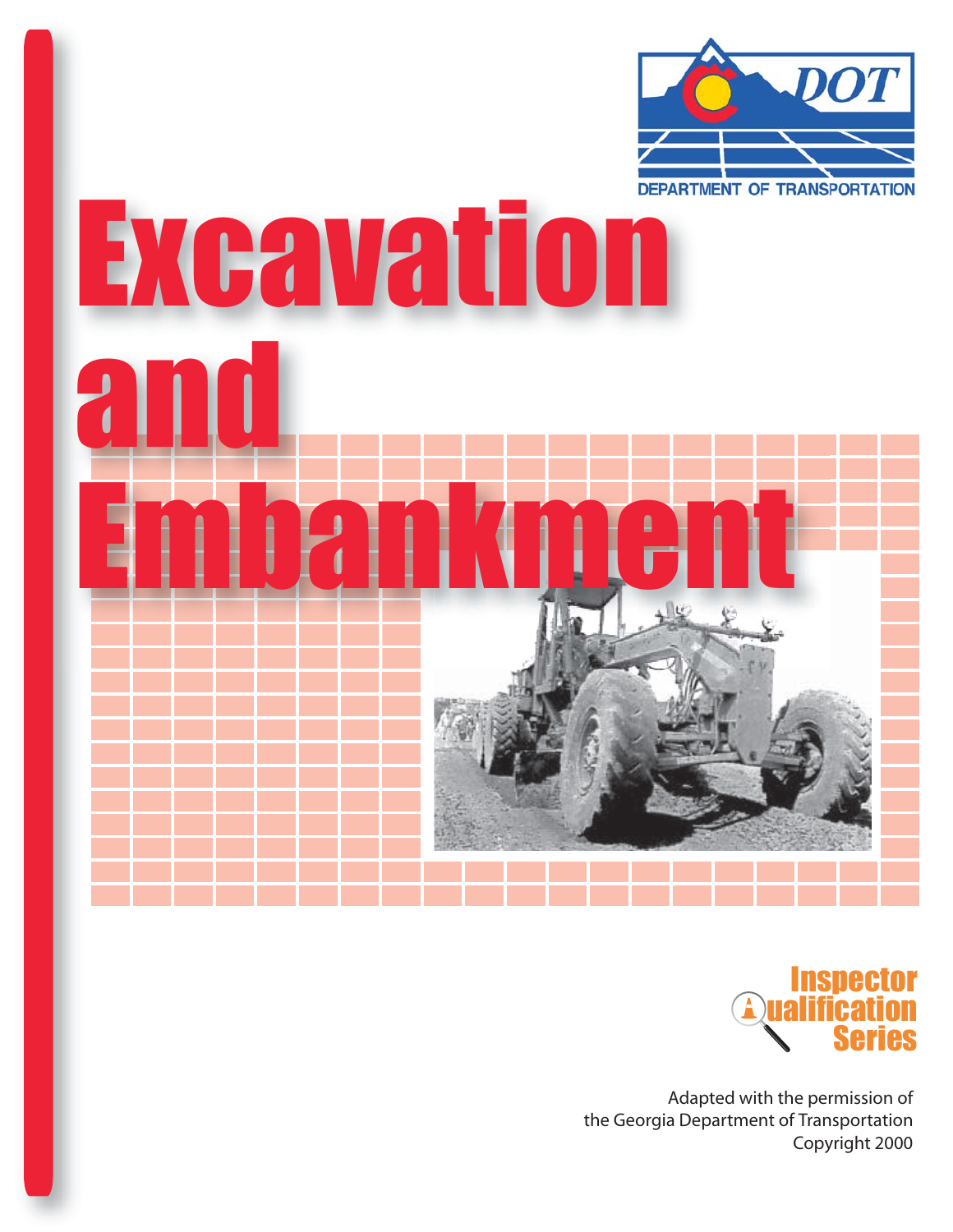# **EXCAVATION & EMBANKMENT INSPECTION**

The area of excavation and embankment inspection has become a complex task. An inspector should be familiar with all equipment, testing, and work procedures utilized during this phase of construction. If the embankment and foundation of a roadway are not properly constructed, only poor performance can be expected from any surface pavement. Therefore, an inspector must be able to make accurate decisions in the field while construction is in progress. This study course is designed to provide the background knowledge which, coupled with experience, will prepare the inspector of excavation and embankment to perform his/her duties.

By providing you with the excavation and embankment information, this course will periodically test your recall on that information. This method reinforces what you have just read -enabling you to retain the information longer than by traditional methods of instruction such as lecture and textbook.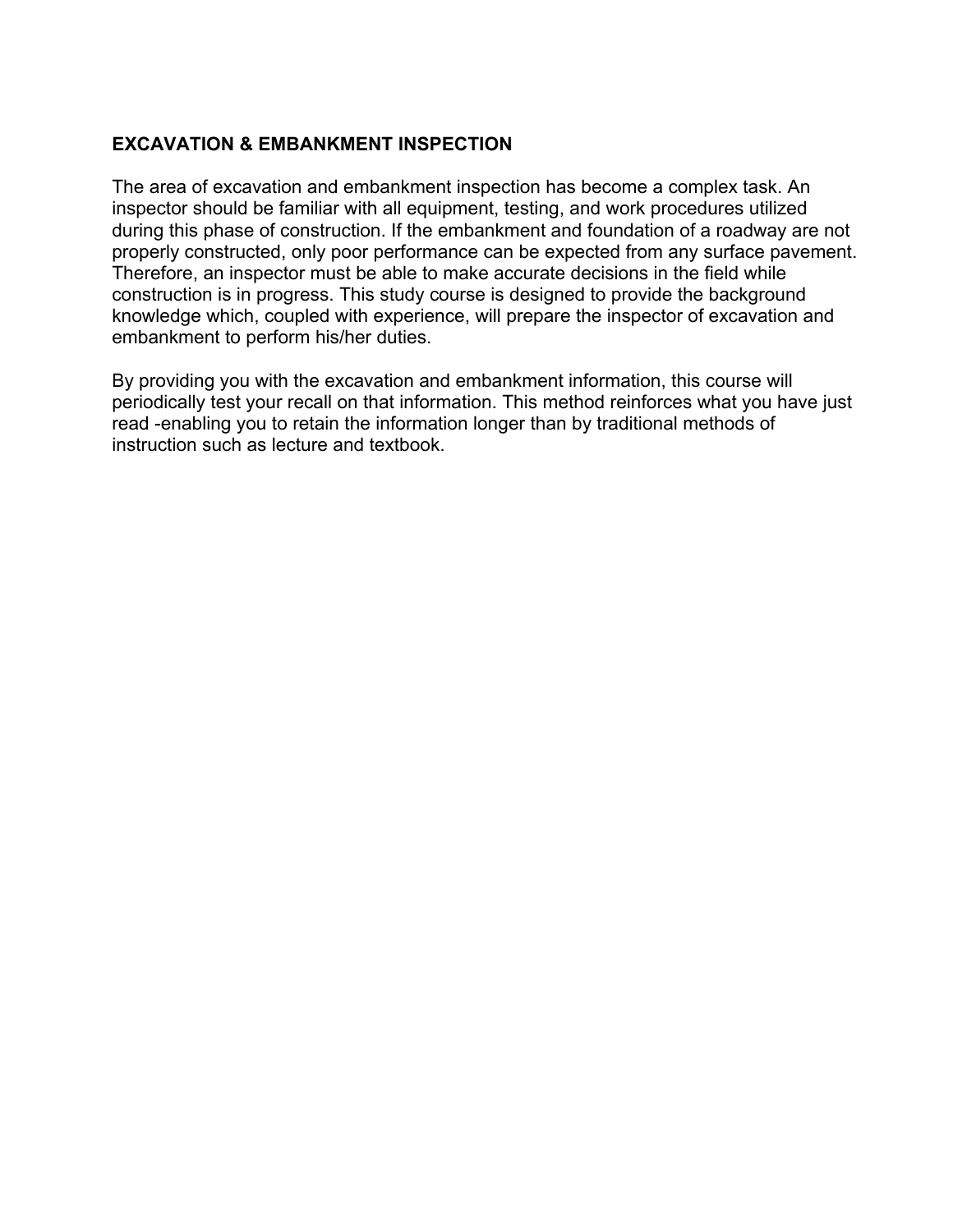# **TABLE OF CONTENTS**

### **CHAPTER 1:**

Introduction to the Roadway Review Questions

# **CHAPTER 2:**

Excavation and Embankment Materials **Embankment** Construction Requirements Borrow Pits Soil Characterizations Location and Depth of Borings Review Questions

### **CHAPTER 3:**

Sequence of Operations/Equipment Clearing and Grubbing Ground Preparations Fills **Cuts** Testing & Grade Checking Moisture & Density Control Review Questions

### **CHAPTER 4:**

Special Construction-Muck Excavation Review Question

### **CHAPTER 5:**

Chemical And Mechanical Soil Treatments Review Question

### **CHAPTER 6:**

**Documentation**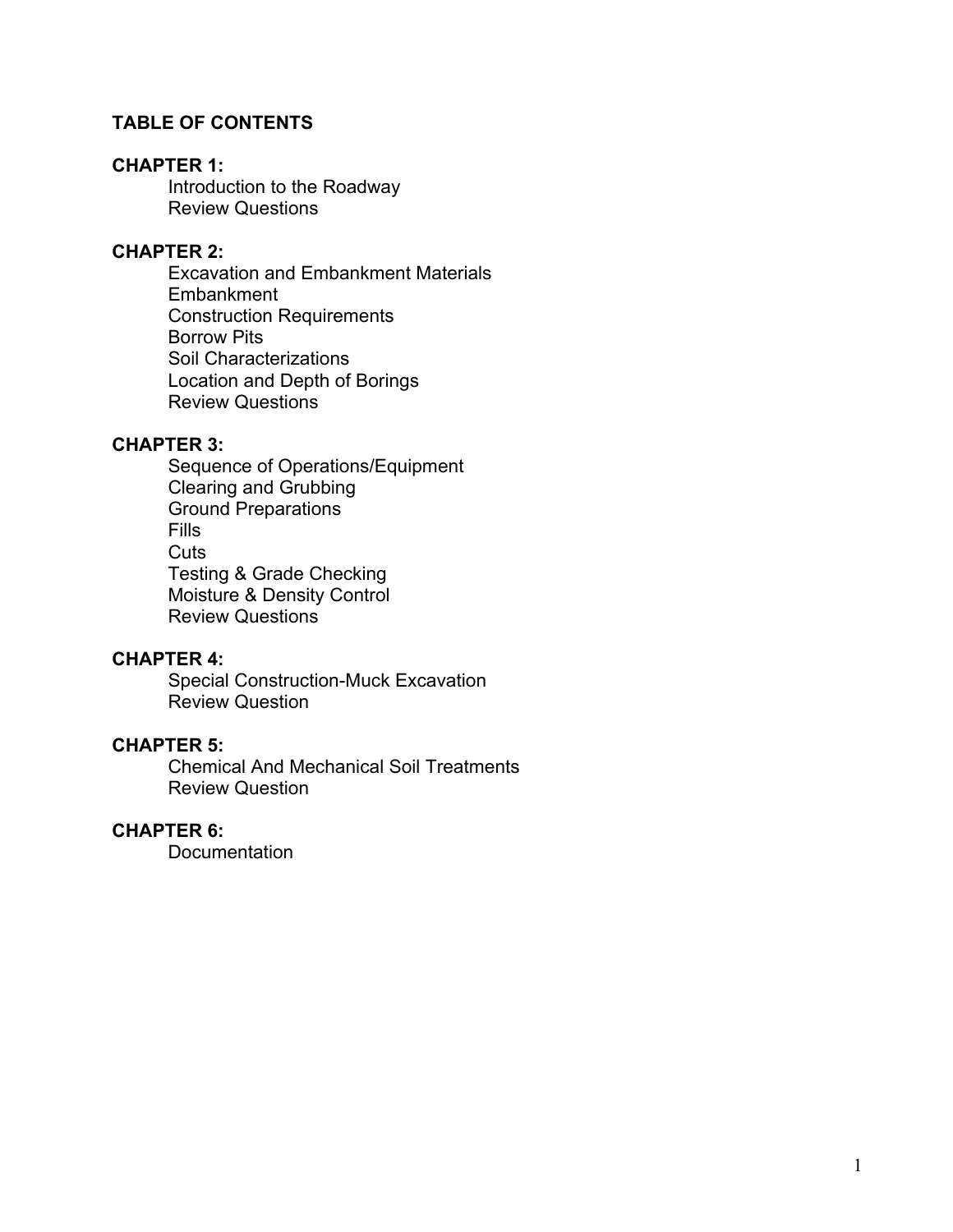# **CHAPTER 1**

# **INTRODUCTION TO THE ROADWAY**



The above diagram is a cross section of a roadway. After the natural ground has been properly prepared, it becomes the embankment foundation. The embankment foundation is the support surface on which the embankment is constructed. Also an inspector must recognize drainage patterns that require special types of construction control measures.

An inspector should study and know the topography (land configuration) of the project. The embankment consists of soil that is placed on the embankment foundation in order to raise the level of the roadway to the correct grade and to provide adequate support for the layers of base and surface courses that make up the roadway.

Since the embankment foundation and embankment provide the basic support of the entire roadway, it is very important that they be properly constructed in accordance with all plans and specifications. Grades, slopes, density, and all other controls must be accurately monitored.

The front slopes are the side slopes of the roadway between the edges of the shoulder and the existing ground. The point where the front slope meets the existing ground is called the toe of the slope.

The soils used for constructing the embankment are taken from the surrounding area whenever possible. The excavation of these soils from the sides of the construction area creates side ditches for roadway drainage.

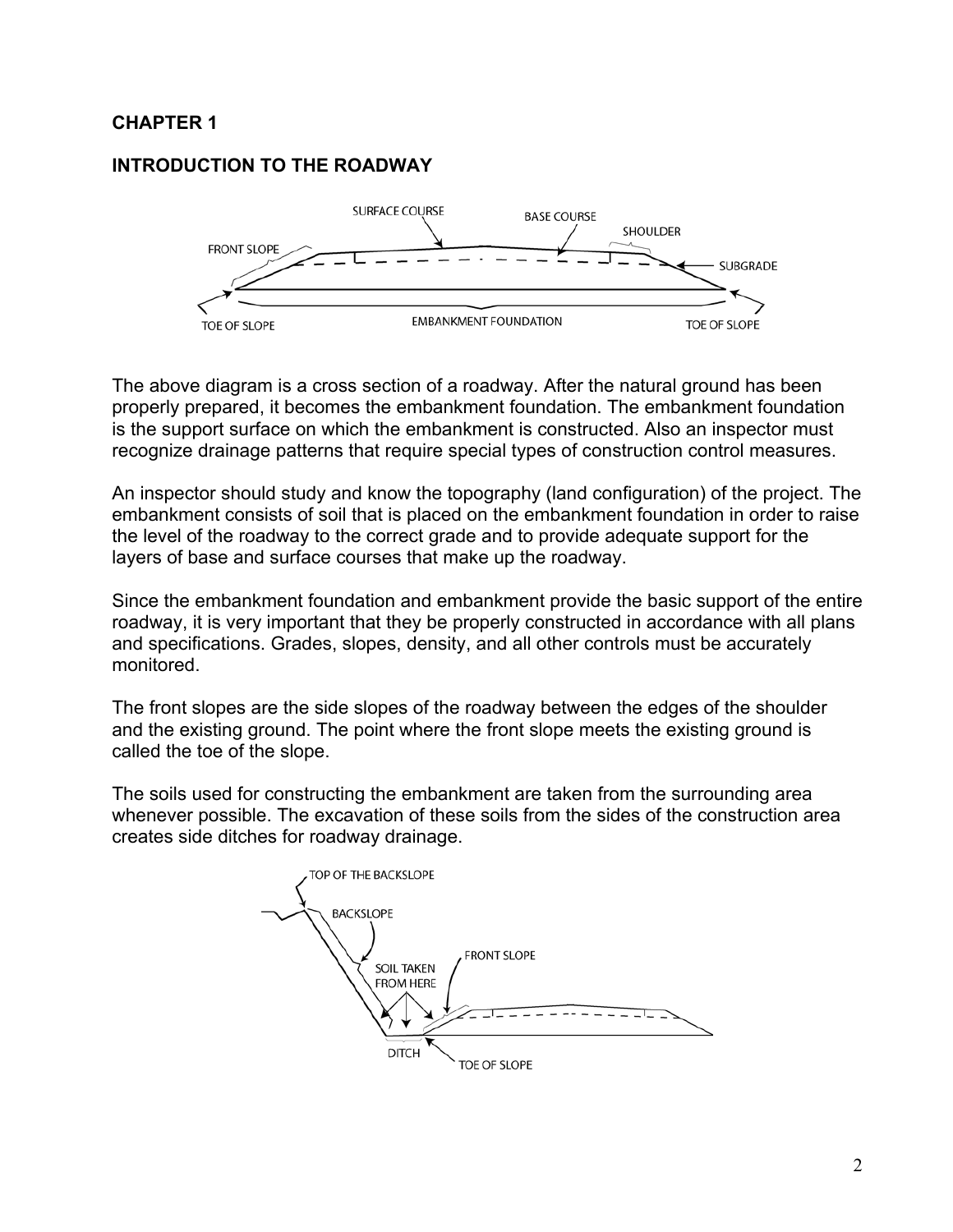Such excavation normally begins where the back slope meets the existing ground line. This point is known as the top of the back slope.

Besides understanding the structure of the roadway, familiarity with soil types and the characteristics of each is important during this phase of construction, because soil type often determines the type of treatment that may be necessary to properly build the embankment.

### **Review Questions**

 $\mathcal{L}_\text{max}$  and  $\mathcal{L}_\text{max}$ 

Fill in the blanks for each of the following statements.

- 1. The soils placed between the embankment foundation and sub grade surface form the  $\qquad \qquad \qquad$
- 2. The support surface on which the embankment is constructed is the
- 3. An inspector must be able to recognize different types of that are encountered in embankment construction.

# **CHAPTER 2**

# **EXCAVATION AND EMBANKMENT MATERIALS**

Excavation consists of removal, hauling, disposal, placement, and compaction of all materials encountered within the limits of the work necessary for the construction of the roadway. All excavation is generally classified using the following terms; "unclassified excavation", "stripping", "muck excavation", "rock excavation", "borrow", or "potholing" and are defined below.

*Unclassified Excavatio*n is the excavation of all materials within the right of way and includes surface boulders and the excavation of ditch and channels materials that may not be covered under other items. Overhanging rock or other rock considered dangerous is removed and classified "unclassified excavation".

*Stripping* is the removal of *overburden* or other specified material from material pits, and the replacement of overburden or other specified material over the disturbed area of the site or pit after the underlying material has been removed.

*Muck excavatio*n is the removal and disposal of mixtures of soils and organic matter not suitable for foundation or embankment material. The material is removed to a depth as determined by the engineer and then backfilled and compacted to finished grade with approved material.

Overburden is material of any nature, consolidated or unconsolidated, that overlies a deposity of useful material.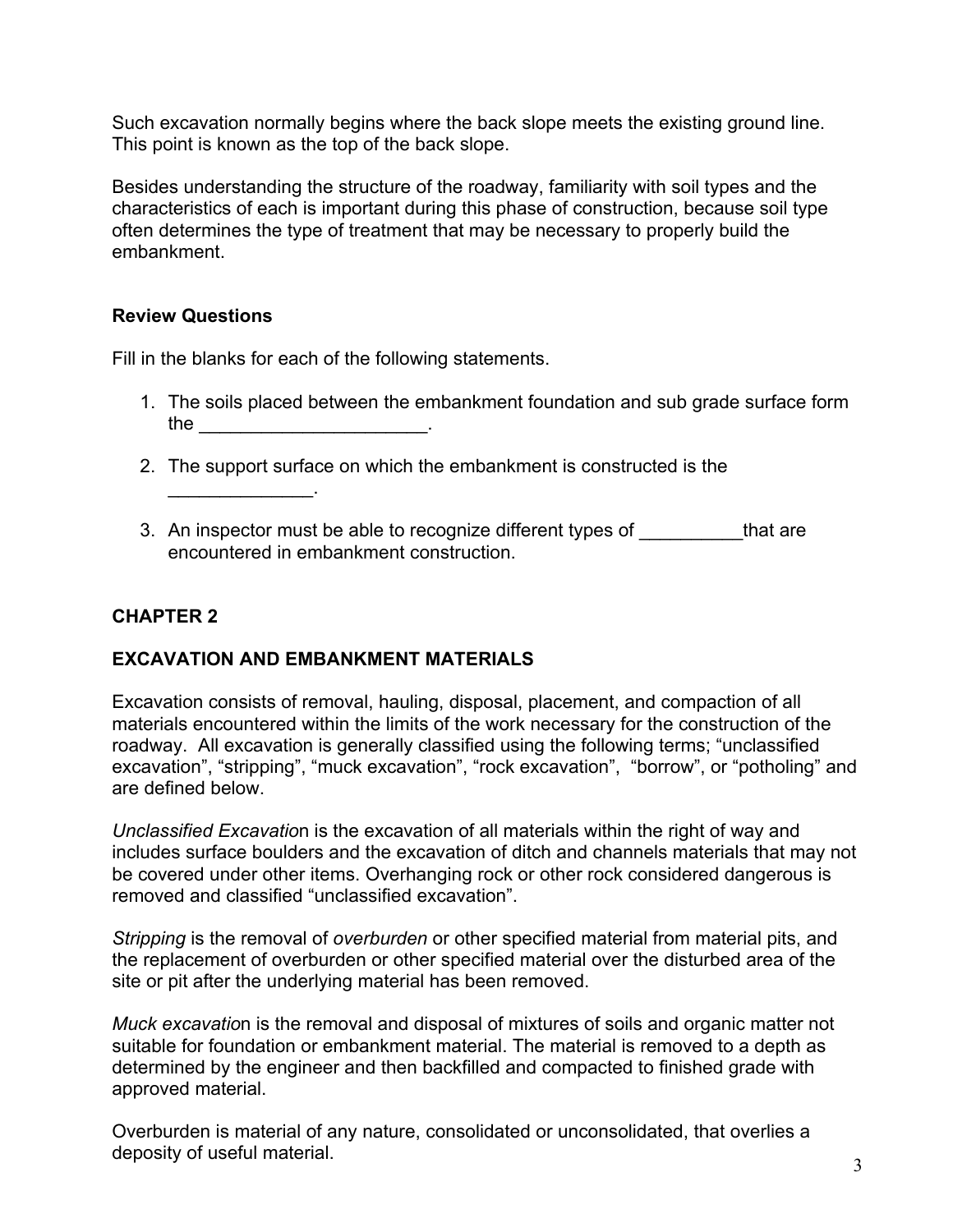*Rock excavation* is igneous, metamorphic, and sedimentary rock which cannot be excavated without blasting or the use of rippers, including all boulders or other detached stones having a volume of ½ cubic yard or more, as determined by physical or visual measurement.

*Borrow* is approved material obtained from outside the right of way, required for the construction of the project.

*Potholing* consists of exposing and verifying the location of existing utilities at locations as directed.

# **EMBANKMENT**

Embankment material is approved material acquired from excavations, hauled and placed in embankments. Use of this material in an embankment is contingent upon it meeting resistance values specified in the contract and a minimum maximum dry density of 90 pounds per cubic foot. There are three types of embankment materials, soil, rock, and rock fill. These are defined below.

*Soil embankment* is material that is predominantly smaller than the no. 4 sieve in diameter. Soil embankments are constructed with moisture/density control.

*Rock embankment* is material that has 50% or more by weight, at field moisture content, of particle greater than the no. 4 sieve but smaller than 6 inches in diameter. Rock embankments are constructed with moisture/density control.

*Rock fills* consist of sound, durable stones, boulders, or broken rock having diameters of not less than 6 inches. At least 50% of the rock has a volume of 2 cubic feet or more as visually or physically measured.

NOTE: Claystone or soil-like non-durable shale is not treated as sound rock and needs to be pulverized, placed, and compacted similar to a soil embankment. Non-durable stone greater than 12 inches in diameter is not placed in an embankment.

### **CONSTRUCTION REQUIREMENTS**

The excavations and embankments shall be finished to smooth and uniform surfaces conforming to the typical sections specified. Variations from the sub grade plan elevations specified shall not be more than 0.08 foot. Where bituminous or concrete surfacing materials are to be placed directly on the sub grade, the sub grade plane shall not vary bore than 0.04 foot. Materials shall not be wasted without written permission of the Engineer. Excavation operations shall be conducted so material outside of the slope limits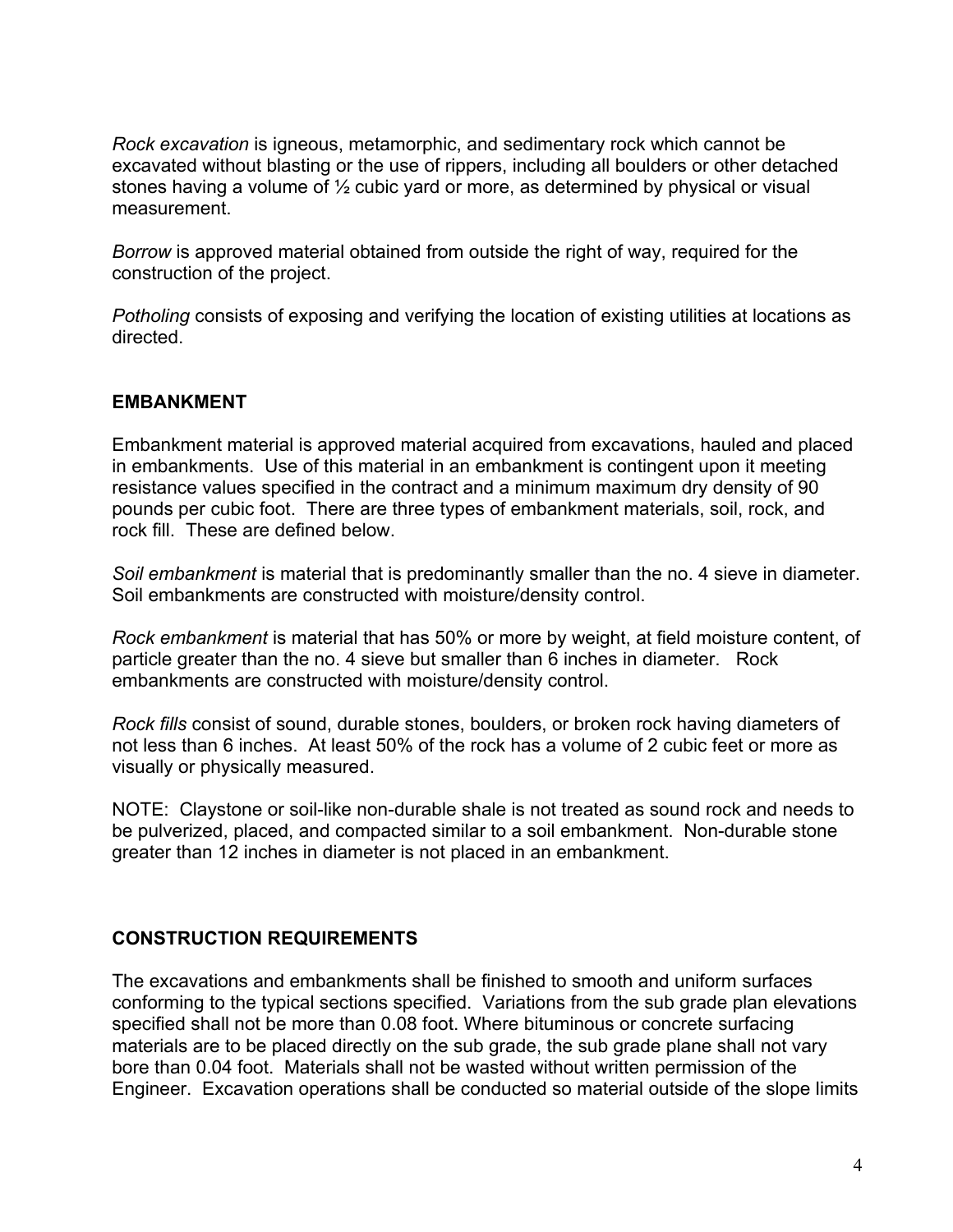will not be disturbed. Prior to beginning grading operations, all necessary clearing and grubbing in the area shall have been performed in accordance with Section 201 of the Standard Specifications.

The Contractor shall notify the Engineer not less than five working days prior to beginning excavation so the necessary cross sections may be taken. The Contractor shall not excavate beyond the dimensions and elevations established.

Archaeological and paleontological materials encountered during the work shall be dealt with in accordance with subsection 107.23 of the Standard Specifications.

*Rock Excavation* - Unless otherwise specified, rock shall be excavated to a minimum depth of 0.5 feet and a maximum depth of 1 foot below the sub grade, within the limits of the roadbed. Rock removed in the excess of 1 foot below the sub grade will not be paid for. Backfilling of the depth in excess of 1 foot below the sub grade will be at the contractor's expense. Approved embankment material shall be used to bring the rockexcavated areas to sub grade elevations within the tolerances specified in subsection 203.03

Un-drained pockets shall not be left in the rock surface and depressions shall be drained at the Contractor's expense.

Any change to cut slopes by the Department will be made prior to the next drilling operations.

*Unclassified Excavation -* Excess or unsuitable excavated material, including rock and boulders, that cannot be used in embankments may be placed on the side slopes of the nearest fill as approved.

Wherever specified by the Engineer, intercepting ditches shall be made above the top of cut slopes and carried to outlets near the ends of the cuts. In order to blend the intersection of cut slopes with the slope of the adjacent natural ground surfaces in a uniform manner, the tops of all cut slopes, except in solid rock, will be flattened and rounded in accordance the typical sections and details specified. Earth overburden lying above solid rock cuts shall be treated in the same manner as earth cuts.

*Muck -* Unsuitable materials encountered in the sub grade shall be removed to the depth directed by the Engineer. The excavated area shall be backfilled to the finished graded section with approved material.

*Borrow -* The finished borrow area shall be graded to a smooth and uniform surface and shall be finished so water will not collect or stand unless otherwise specified.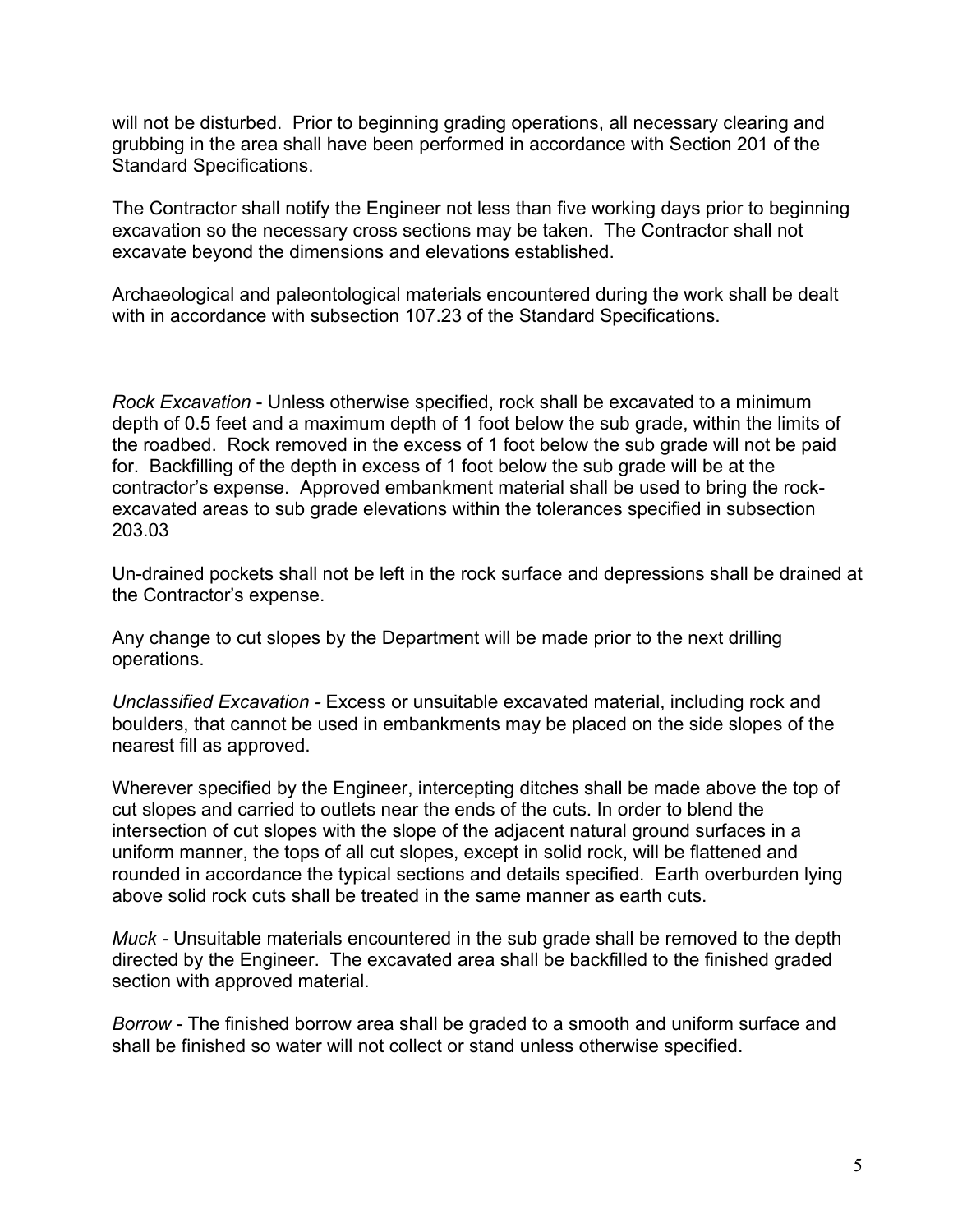*Stripping -* Overburden shall be removed to the depth required for the production of acceptable material, and at least 5 feet beyond the working limits of the area being excavated.

*Potholing -* All necessary potholing as directed by the Contractor and agreed to by the Engineer shall be completed under this item with appropriate equipment as approved.

# **BORROW PITS**

Soils excavated from within the right-of-way are referred to as unclassified excavation; soils brought in from other sources are called borrow material. Borrow material is excavated from areas known as borrow pits.

If the Department has the permits to a borrow pit and offers the pit to the contractor it is designated an *available* source. It is the contractor's responsibility to obtain any necessary permits if the Department hasn't. Any source, other than an available source, is considered a *contractor* source. The Region Materials Engineer must approve all pit and environmental clearances prior to any material being used from it. Region/ Central Laboratory may sample the pit and test the materials, as well. All results will then be transmitted to the Project Engineer for his project files. The borrow material will be tested and classified before being placed in the embankment, a pit sketch and sampling request must be submitted to the Region Materials Engineer. After the laboratory crew samples the pit and tests the material, the results are transmitted to the Project Engineer for his project files. The following drawing is an example of a properly completed pit sketch for a pit referenced to the centerline of the project. Note the inclusion of the North Arrow for direction, Station numbers, distances, measurements, and angles.

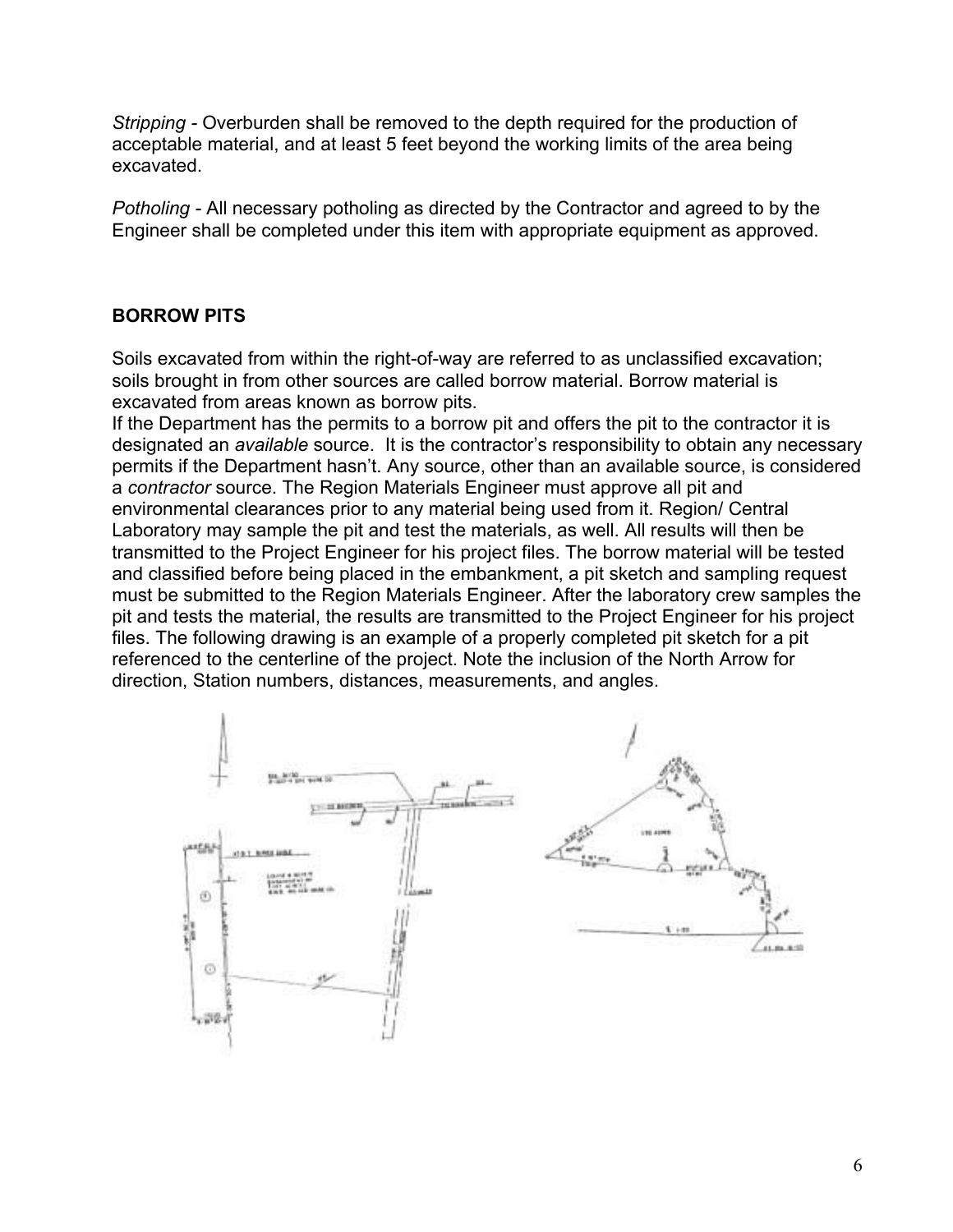The above sketches are examples of boring diagrams that would be returned to the Project Engineer from the Region or Contractor's Laboratory.

Careful directions must be given to enable the boring crew and contractor to easily locate the pit. Again, note distances, measurements, angles, and North Arrow.



Project personnel should visually observe fill material periodically being placed in the embankment for any archeological, historical, and paleontological artifacts. Should the contractor or the project engineer notice any artifacts during construction, Project personnel should call a halt to operations in the immediate area of the findings. The project engineer and the Department's Environmental Section should be notified immediately upon any of these findings.

# **SOIL CHARACTERIZATIONS**

An inspector needs to understand some basic information about soils. He needs to know the basic characteristics of the soil with which he is working. The laboratory will identify the soil types from their tests. Other information about soils in the construction zone may be found in the soil survey. The following information will be given when soil surveys are performed.

# **Gradation**

As per Colorado Procedure 21, *Mechanical Analysis of Soils*. This method describes the procedure for the quantitative determination of the distribution of particle size in soils and soil aggregate mixtures.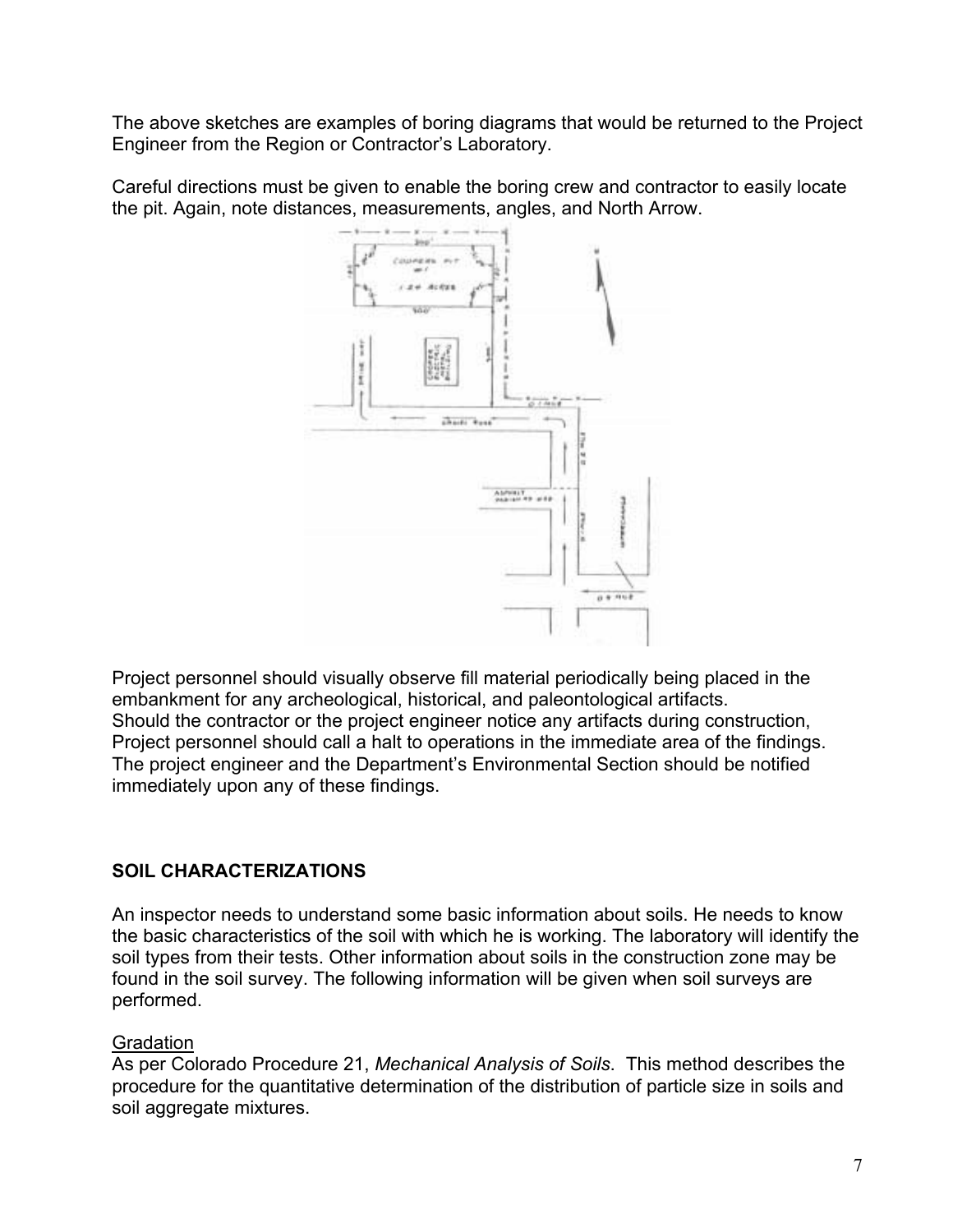### Maximum Dry Density

As per AASHTO test methods T 99 & T 180, *Moisture-Density Relations of Soils.* This is the oven-dry density in pounds per cubic foot of the soil at optimum moisture content or the densest this particular soil can be compacted to.

### Optimum Moisture

As per AASHTO test methods T 99 & T 180, *Moisture-Density Relations of Soils*. The peak of the curve at the maximum dry density point determines the optimum moisture. The corresponding moisture content at the maximum dry density is called the optimum moisture.

### Atterberg Limits

The Atterberg Limits are determined using two test procedures, AASHTO T 89, *Determining the Liquid Limit of Soils,* and by AASHTO T 90, *Determining the Plastic Limit and Plasticity Index of Soils.* The Liquid Limit (LL) is that water content at which the soil passes from a plastic to a liquid state. It is the greatest amount of moisture a soil can hold and still be stable under it's own weight. The Plastic Limit (PL) of a soil is the lowest water content at which the soil remains plastic. It is the least amount of moisture a soil can hold and still be stable under it's own weight. The Plastic Index (PI) is the difference (or range) between these two values with soils typically having larger PI's being more plastic or poorer quality soils.

### AASHTO Soil Classification

The AASHTO Soils Classification is designated as M 145 and is found in the Colorado Field Materials Manual in Chapter 200. It "classifies" a soil into a group by use of the gradation, liquid limit, and plastic index.

# R-Value

This test method is Colorado Procedure Lab 3101, *Resistance R-Value and Expansion Pressure of Compacted Soils or Aggregates by means of Hveem Stabilometer.* This procedure can be found in the Colorado Laboratory Manual of Test Procedures in the Soils Unit section. The method covers the procedure for testing both treated and untreated laboratory compacted soils or aggregates with the stabilometer and expansion pressure devices to obtain results indicative of performance when placed in the base, sub base, or sub grade of a road subjected to traffic.

# **LOCATION AND DEPTH OF BORINGS**

These test procedures can be found in the Colorado Field Materials Manual in the chapter labeled *Soil Survey* and describes the procedures to locate and determine depth of borings for preliminary soil profiles and surveys. Boring logs are located in the plans or upon request from the Geotechnical Unit.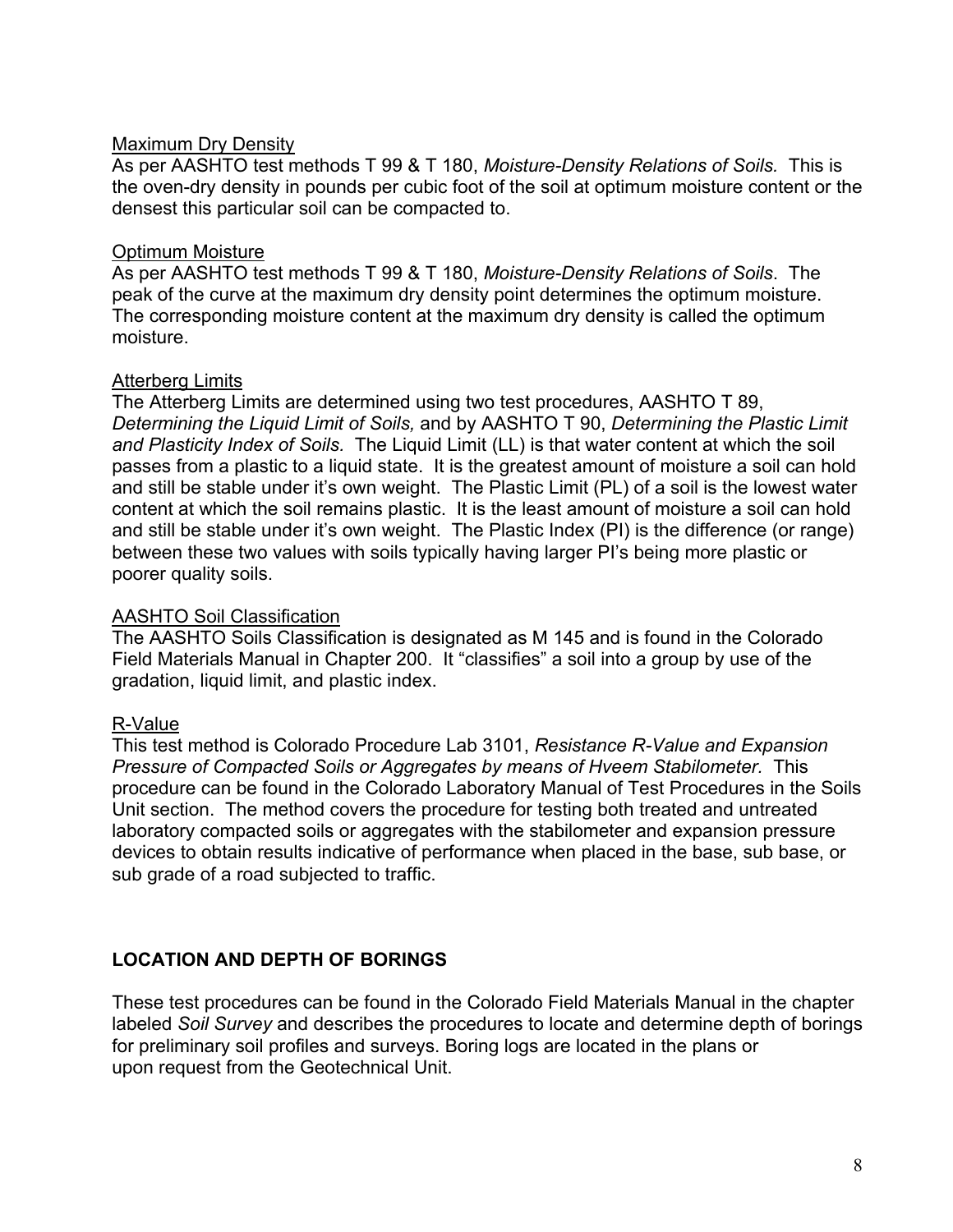### **SOILS CLASSIFICATION**

In the field, in order to tell if a soil is plastic or not, roll it into threads to see if it will crumble. If it doesn't crumble easily, it is plastic. This easy field test will let you know that working at or near the soils optimum moisture content will give the best results for embankment construction.

The gradation analysis is part of the information given on the soil survey sheets in the plans. Gradation analysis is a classification of soils based on particle sizes. The soils are divided into four groups:

- 1. Gravel
- 2. Sand (coarse and fine)
- 3. Silt
- 4. Clay

Sand and gravel are coarse-grained particles that do not stick together.

Silt particles do not stick together well and have a low to medium plasticity.

Clay particles are highly plastic and tend to stick together.

While it is easy to identify sand or gravel under field conditions, it is more difficult to distinguish between silt and clay. Soil test results should always be consulted for certain identification.

Each soil type has individual characteristics. For example, sand and gravel are both highly stable in roads, are easily penetrated by water, but drain easily.

*Sand* is a highly erodible material. The slopes of a sand embankment will tend to shift and wash. In order to prevent such erosion, the sand must be confined or held in place by a plastic soil such as clay. This procedure is sometimes referred to as "wrapping" or using a "clay blanket."

*Silt* also erodes easily and is highly unstable. In order to work with silt, it is critical that the material be maintained at optimum moisture content. Because silt is so unstable, silty soils are not normally used in embankments; however, should they be used, the silty material must be confined with a plastic material.

*Clay* soils tend to have a high Liquid Limit, because clay has a strong attraction for water. When clay soils are wet, they expand or swell. Care must be exercised in compacting these soils. If they are over-compacted, they will shrink; hence, when water enters the material the swell potential is increased. When clay soils swell after a roadway has been completed, the increased volume of the embankment can be reflected in surface failures.

The following shows some examples of soil types and name groups: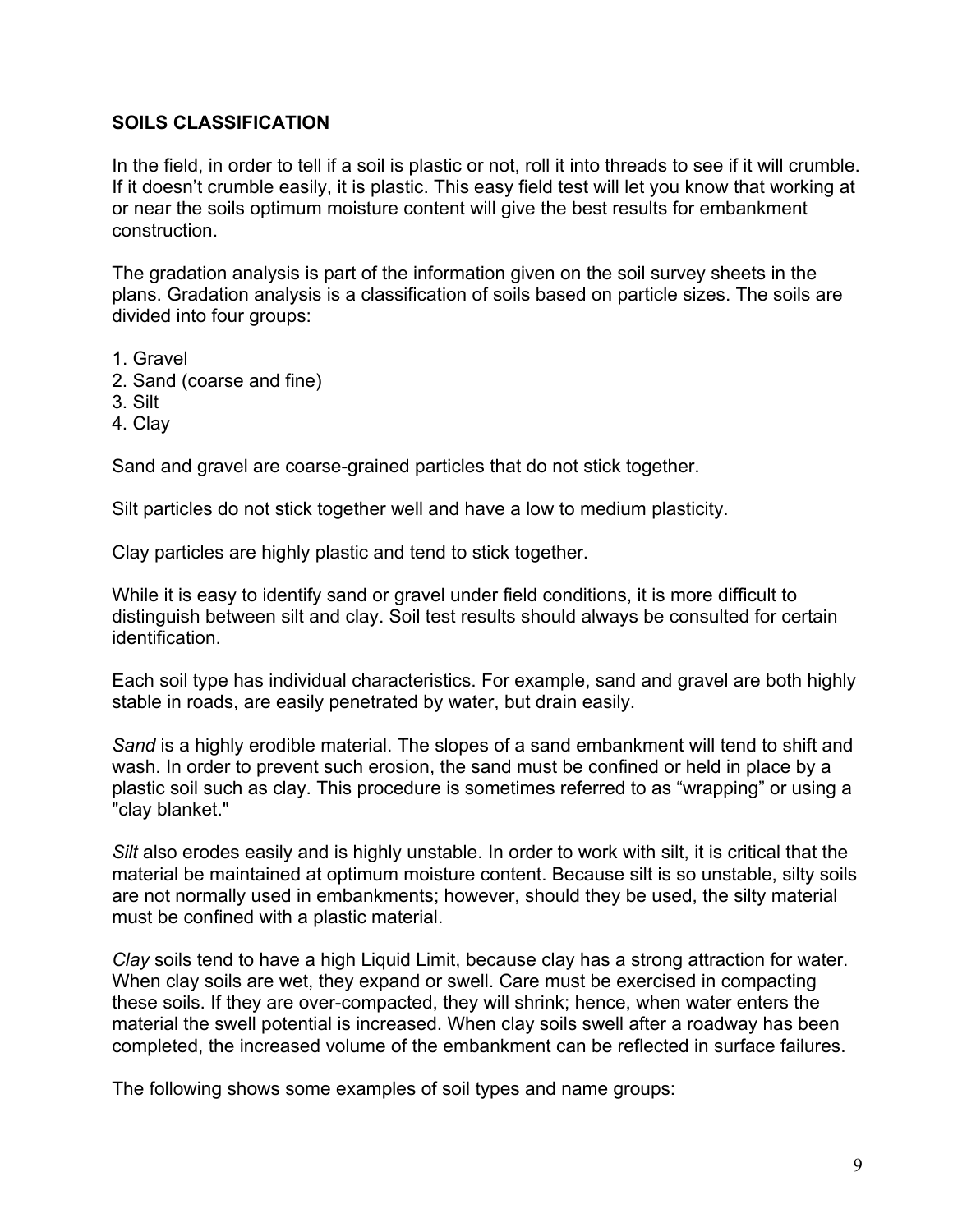SANDS (50% or over of the particles are sand) Sand Sandy loam Sandy clay SILTS (50% or over of the particles are silt) Silt Silty loam Silty clay loam Silty clay CLAYS (50% or over of the particles are clay) Medium silty clay Heavy clay LOAM (over 80% sand and silt) Study the above lists and then answer the questions that follow.

The soil survey sheets and lab reports also describe soils in terms of consistency and color. *Consistency* describes soil in terms of its cohesion (ability to stick together) and inplace moisture content.

For dry materials, the following terms often occur: Loose **Crumbly** Hard Very hard

The method by which soils will be classified is AASHTO M-145 or A-groups . Soils are arranged into eight major groups, A-1 through A-8.

A-1, A-2, and A-3 are granular soils (sand, gravel).

A-4, A-5, and A-6 are soils containing both clay and silt, and sometimes sand.

A-7 is usually a clay soil, although some silts may fall into this classification.

A-8 is the classification for soils that contain 15% or more organic matter. Muck falls into this classification.

Sand soils are classified by smaller numbers; clay soils by the large numbers. Soils in the following categories are called select material.

A-1

A-2-4

A-3

A-4

Some projects require that Select Material be used in the top of the embankment. A crosssection of such an embankment would look like this.



When materials, such as sands or silt that tend to flow or shift, are used in embankments, they are wrapped with soils having much higher clay content (A-4, A-6, A-7) to hold the embankment in place.

# **Review Questions**

1. Material excavated from within the right of way is called (unclassified excavation/borrow).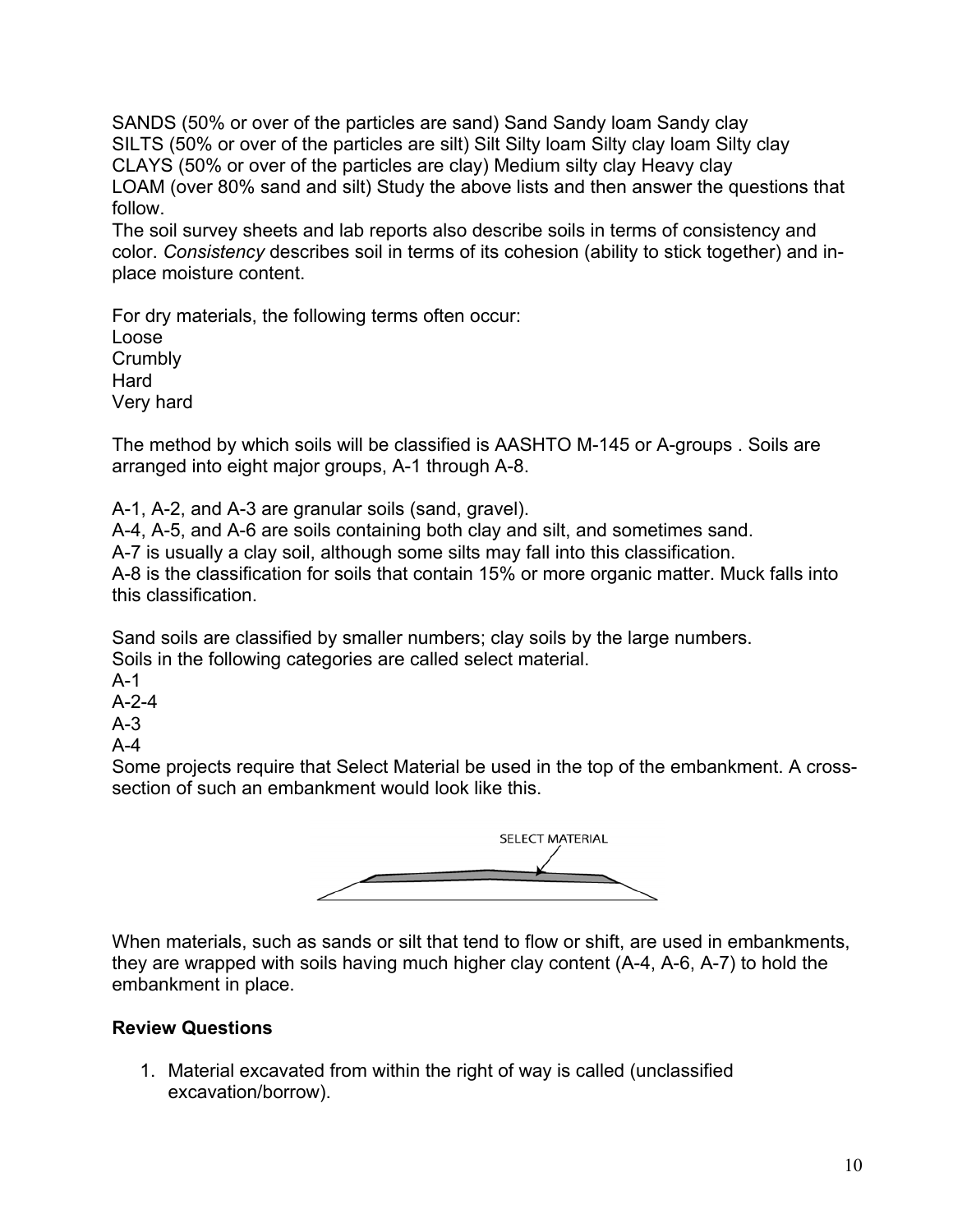- 2. What is the formula for determining the Plastic Index?
- 3. Soils containing organic matter are usually (white/dark).

# **CHAPTER 3**

## **SEQUENCE OF OPERATIONS/EQUIPMENT**

All equipment should be performing properly. If the equipment is not providing satisfactory results, it should be repaired or replaced. The inspector should advise the contractor if he sees visible fluid leaks or is concerned about the safety of a piece of equipment. Machinery used for earthwork procedures falls into two general categories of use excavation and compaction. Excavation equipment includes scrapers and bulldozers, backhoes, trenchers, and motor graders.

Before embankments can be compacted, the soil must be at the proper moisture level. If the material is too dry, water trucks are necessary to dampen it; if it is too wet, the embankment should be opened up and allowed to dry.

If water trucks are utilized, the spray bar at the back must operate properly. It should distribute water evenly over the surface. Any type of compaction equipment that will achieve the required density can be used on embankments, as long as no detrimental side effects, such as differential settlement, occur. Generally pneumatic, sheepsfoot, or vibratory rollers are employed. Differential settlement is uneven settlement. It can cause damage to cross drains and underlying utilities.

Pneumatic rollers have rubber, air-filled tires. The tires should be smooth (without tread) and should all be equally inflated. They are typically used on sandy soils.

The weight of some pneumatics can be adjusted by adding sand or water or both to the ballast box. Increasing weight will increase the compactive ability of the roller. The inflation pressure of the tires also affects the compactive ability of the roller. Some pneumatics can adjust tire inflation during operation.

Sheepsfoot rollers have metal drums with prong-like projections. They are typically used for clayey soils. These projections traditionally are shaped like sheep's feet, hence the name. However, other configurations can be used. These projections should all be uniform and in good condition. The weight of sheepsfoot rollers can also be adjusted by adding sand or water to the ballast box.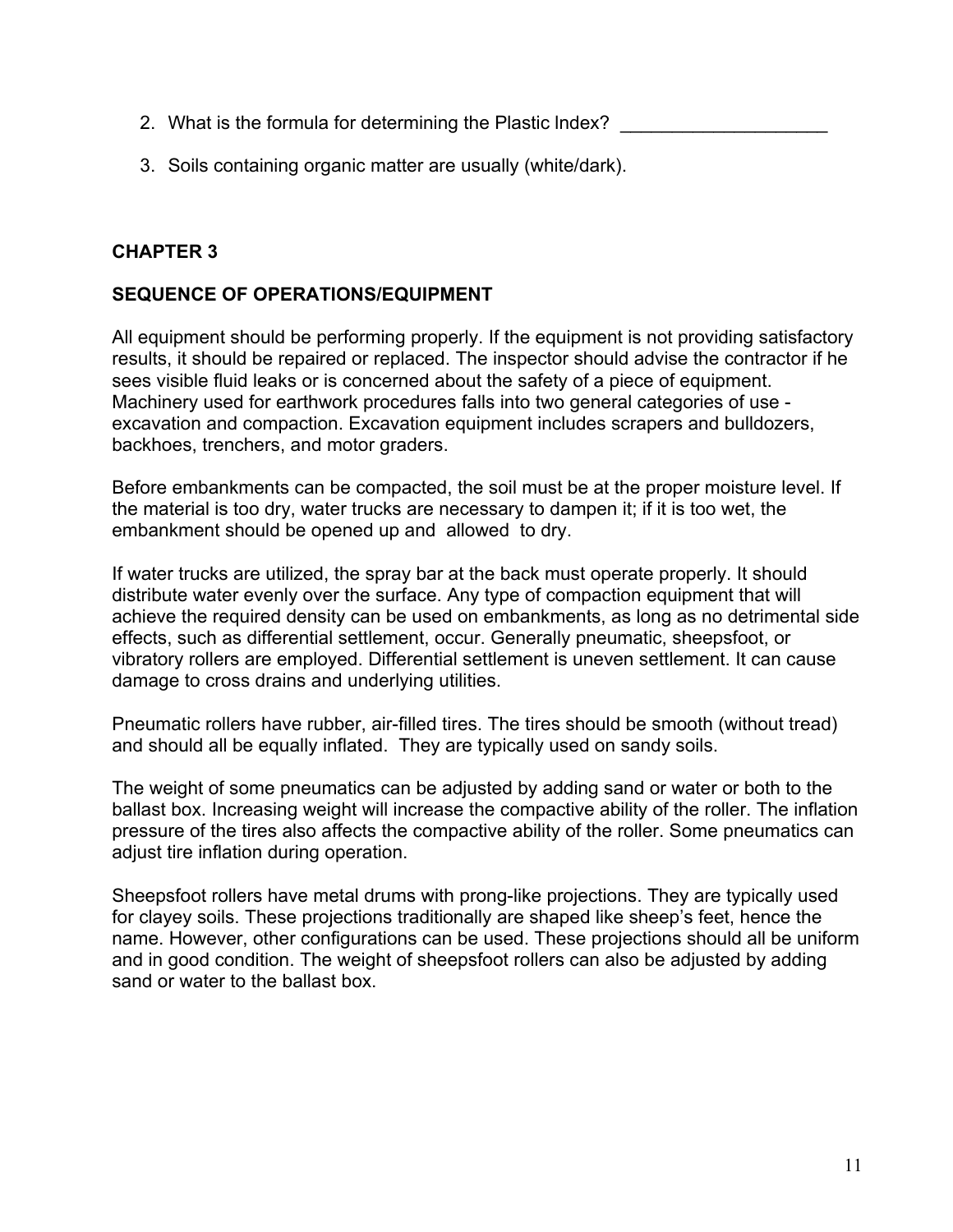## **CLEARING AND GRUBBING**

Clearing and grubbing operations remove trees, shrubs, sod, and other natural materials found in the construction area. Specifically, clearing refers to the removal of trees, brush, and boulders and grubbing to the removal of roots and stumps.

### **GROUND PREPARATIONS**

The process of embankment construction is basically a combination of cut and fill. Cuts are made when the required grade is below the level of the natural ground. Fills are used when the required grade is above the level of the natural ground. Before fill material can be placed, the embankment foundation must be properly prepared. The following provides guidelines for this work.

### Preparation for Embankments

The contractor can re-compact the scarified ground by any acceptable means. All sod, vegetable, and organic matter within 4 feet of the base of where the sub grade will be placed shall be removed from the surface, scarified to a minimum depth of 6 inches, and re-compacted. Generally either a sheepsfoot or steel vibratory roller is used. Proper moisture control is necessary for adequate compaction to be achieved. If a sheepsfoot roller is used on material too wet, mud will collect between the roller feet and very little compaction will be achieved. If the material being compacted is too dry, then the feet of the roller will not penetrate to the bottom of the lift. This problem is known as bridging and will prevent the bottom of the lift from being properly compacted. The sheepsfoot roller will have tamping feet protrusion of a minimum of 4 inches.

### Accelerated Embankment Consolidation

Check your project plans and special provisions to see if your project requires accelerated embankment consolidation. If it should, then be aware that the guidelines specified in your project plans need to be followed.

Some general practices for accelerating the consolidation of an embankment are to surcharge the embankment, installation of wick drains, and time. When surcharging an embankment, make sure the correct amount and type or material is used. Verify this in your project plans. When wick drains are used, be sure that the correct type, number, and placement of the wick drains are as per the project plans. The time frame to consolidate an embankment will vary from project to project. Reference your project plans to ensure the required amount of time has passed and or the measured amount of movement has been obtained. Consolidation is usually measured from fixed survey points on the embankment. Make sure the points are protected and haven't been disturbed. If you have any questions contact the Geotechnical Program.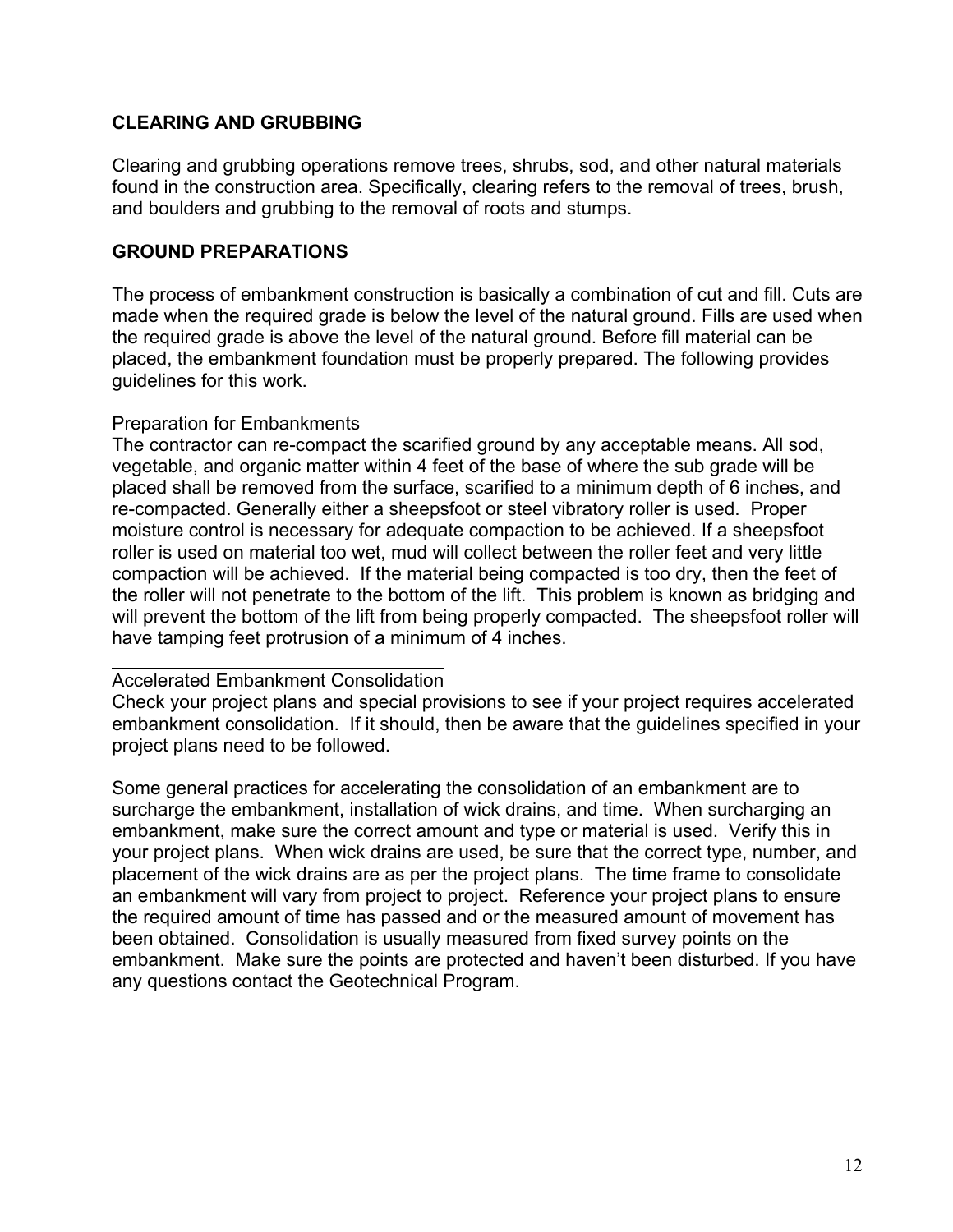

In order to compact properly, the feet of the sheepsfoot roller must penetrate to the bottom of the scarified material on the first pass. Each time the roller passes over the material, it should penetrate less. This action of penetrating less and less with each pass is called walking-out. The roller should "walk-out" properly.

Refer to the following sketches.



To check the walk-out. of a roller, observe the holes made by the feet in the soil, as well as the distance between the drum and the soil. The roller should operate at a speed not exceeding 3 miles per hour ( a quick walk).

The sheepsfoot roller will walk out too soon if the soil is too dry. The roller will also walk out too soon if the drum is not heavy enough. If the drum is the correct weight, the feet will penetrate to the bottom of the scarified material, but the drum will not ride on the material.

# **FILLS**

Embankment fills can be built from unclassified excavation material, borrow material, or rock. Only approved materials shall be used in the construction of embankments and fills.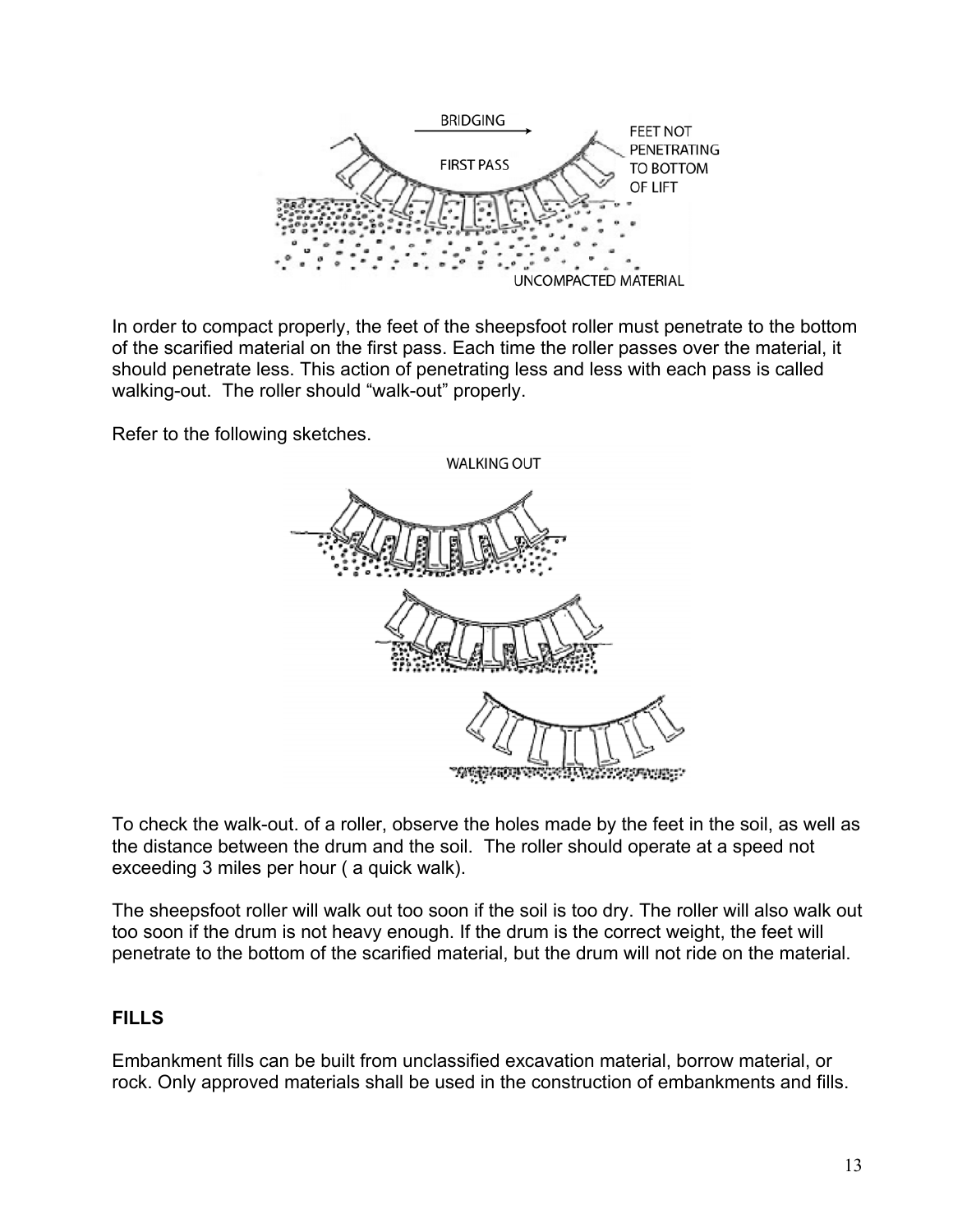Frozen material shall not be used in the construction of embankments. Free running water shall be drained from the material before the material is placed on the roadway foundation. For some embankment jobs, if specified in the project plans, the contractor may excavate the side ditches and use this material (unclassified excavation) to construct the fill.



If borrow is to be used for fill material, it will be excavated at the pit, hauled to the job site in trucks or other hauling equipment, and placed on the prepared foundation. No excavated material greater than 6 inches in the greatest dimension shall be used as embankment material unless designated in the Contract or approved by the Engineer. When borrow is to be used, project personnel should check the pit to be sure that all clearing and grubbing has been done at the pit site, that all sod and other objectionable material has been removed, and that any required erosion control devices are in place. Project personnel should also be aware of the method of excavation the contractor is using. Soils in their natural state tend to be in layers. Additionally, drastic or unexpected changes in borrow material brought to the job site should be noted and monitored. This is necessary if problems occur during embankment construction. It will help isolate the areas that may need reworking. Embankment materials consisting of non-durable stone, (claystone, shale, etc.) shall be pulverized to a maximum of 12 inches in diameter and placed in a maximum layer thickness of 12 inches and watered to promote slaking and breakdown of the non-durable material.

Broken concrete, asphalt, or other solid materials more than 6 inches in the greatest dimension shall not be placed within embankment areas supporting the roadway shoulders or pavement structure. Broken concrete, asphalt, or other solid materials greater than 6 inches in the greatest dimension may be placed in the side slope outside of the supported roadway. The material shall be placed in layers with each layer thickness no greater than 1 ½ times the following requirements.

Rocks and concrete having one single dimension greater than 2 feet and asphalt greater than 12 inches, shall be separated by a minimum of 6 inches of compacted and approved embankment material.

No layer shall be within 2 feet of the sub grade or the final finished side slope surface.

When rock fills are to be used, rock not exceeding 3 feet in the largest diameter can be placed in thickness up to the average rock dimension, but not to exceed 3 feet. Occasional larger boulders can be placed with the Engineer's approval. Each layer shall be leveled, smoothed, and compacted under the direction of the Engineer.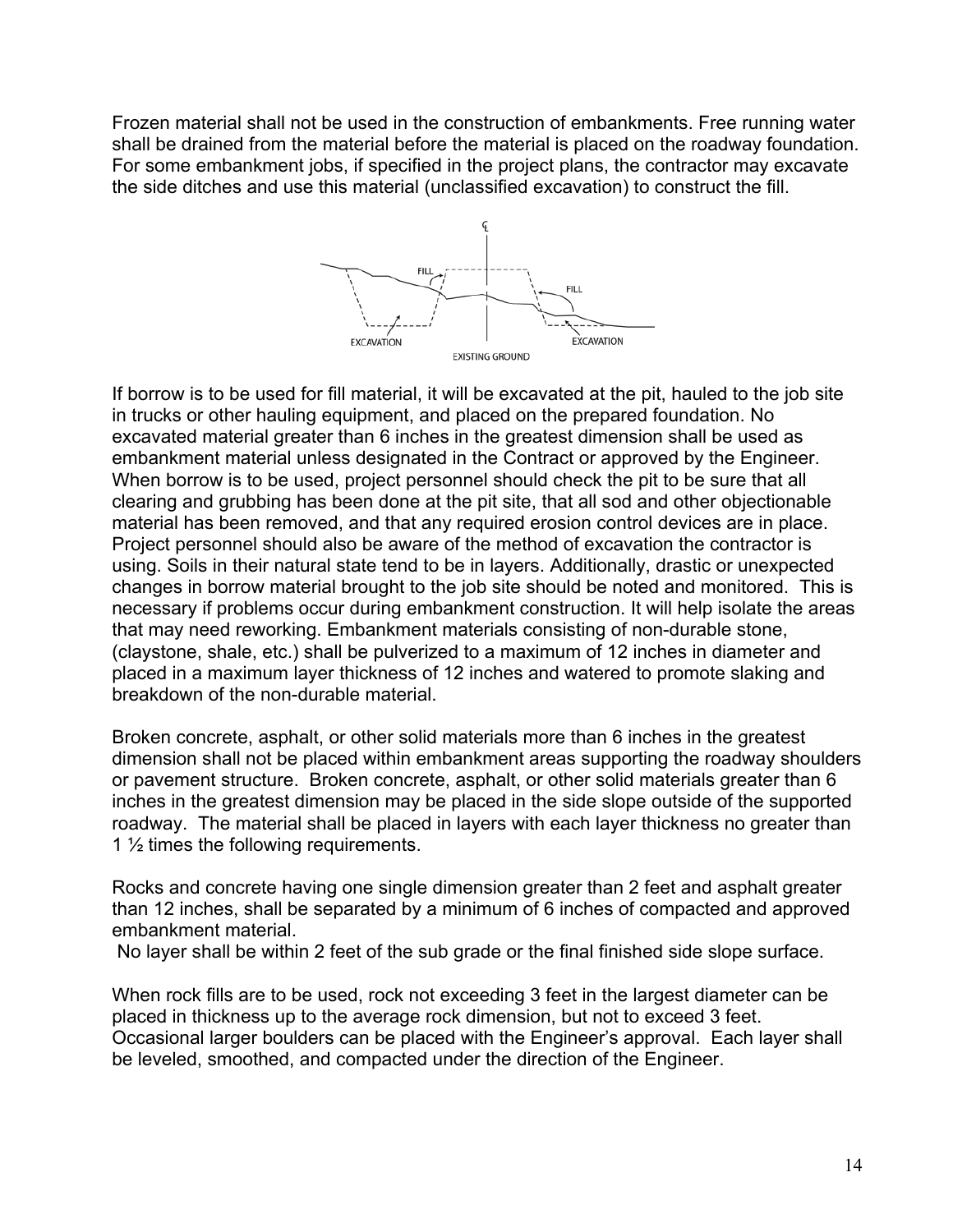

Each layer, as shown in the previous cross section, may have different qualities. If the borrow pit is excavated horizontally, as with a scraper, the material can change as different layers are reached. Since a change in material can alter moisture and needed compactive effort, horizontal excavation requires close observation. It is better to excavate the material vertically through all layers with a dragline or a backhoe.

The embankment material is spread across the roadway in layers (called lifts). Although exact grade is not required in early lifts, they should conform somewhat to the planned elevations and cross sections.

Each lift should be placed across the full width of the embankment and shall consist of uniform layers of loose material no greater than 8 inches thick or as otherwise specified by the plans or Specifications.

Because proper moisture content is important in achieving required density, the contractor will adjust the moisture content of the soil. If it appears too wet, it should be disked. By breaking up the soil, more surface area of the soil particles is exposed to the air, speeding up drying. This procedure is known as aeration.

If the material is too dry for proper compaction, a water truck can be used to increase moisture content. The spray bar on the truck should spray water evenly. The truck should not stop on the roadway with the water running, as this will cause a wet spot in the embankment. If necessary, the material will then be disked, so that it is thoroughly blended.

The lift will be compacted with a sheepsfoot ,vibratory roller, or any other means that will ensure proper compaction has been achieved. Before the density test, project personnel should visually observe the lift. Any areas that do not appear satisfactory compacted must be corrected.

Each succeeding lift is constructed in the same manner as the first. It is good construction practice to have the sheepsfoot roller leave the top surface of the lift roughened; therefore, the top 2 inches of lower lift may be compacted with the lift placed above it. Compacting the top 2 inches of a lower lift with the succeeding lift also helps bind the two lifts together.

*Proof Rolling specification* - Follow the Revision of Section 203, Proof Rolling, dated March 2002 in your project plans or special provisions. When checking the lift for uniformity, soft spots should be looked for. Soft spots can be identified by non-uniform movement, in a localized area, of the compacted lift when driving over the compacted lift with a heavy piece of equipment. As the wheels of the equipment enter a soft spot the area will depress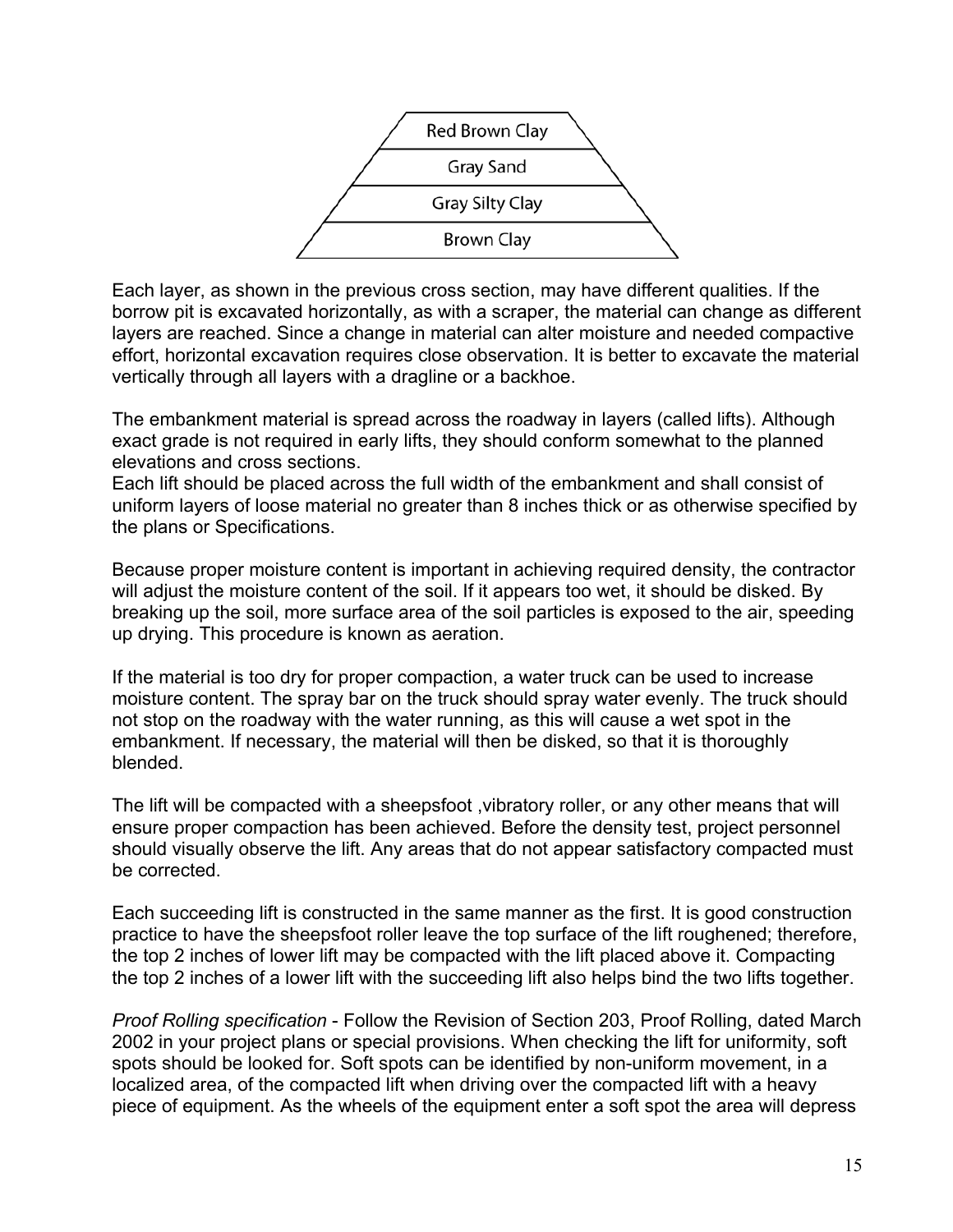and spring back. Such soft spots are caused by material that is unstable or too wet. If the material is unstable (e.g. an area of excessive clay content), it may be unusable in the embankment. In this case, chemical stabilization or a geotextile may be required, or the unstable material may have to be removed by undercutting.

If the area is wet, the situation may have been caused by inadequate drainage or by heavy equipment pumping moisture up from the sub base.

For wet areas, the material can be dried by disking, chemical stabilization, use of a geotextile, or by correcting improper drainage.

### **CUTS**

Cuts refer to excavation made below the level of the natural ground. Cuts are used for reaching grade when the elevation of the natural ground is above that of finished grade. They are also used for removing muck and for undercutting. The plans will indicate which areas of a project are to be cuts.

In planning a roadway, designers often attempt to use balanced cut and fill. This means that the material excavated for ditches and other cut sections will provide exactly enough suitable material for fill sections. All such unclassified excavation must be acceptable soils and must be free of objectionable material.

Any material which is not suitable for fills or which is not needed for fill construction must be wasted outside the right-of-way. Excavation areas where the material is known to be unsuitable for embankment construction will be indicated on the plans. Project personnel should observe the material being excavated. If it appears to be unsuitable for embankment construction, he should notify the Project Engineer and the Region Materials Engineer. Grade and slope for embankments apply to cuts as well as fills. The procedures for checking grade and slope will be the same.

### **TESTING AND GRADE CHECKING**

The Colorado Department of Transportation has approved the following Colorado Procedures (CP's) for methods of density testing.

CP 80-03 Nuclear Gauge

### CP 22-93 Sand Cone

These methods are explained in detail in the CDOT's Field Materials Manual. The nuclear gauge is the most common method used.

Density tests must be taken a minimum of once every 2,000 cubic yards. These sites should be selected randomly. The selected site should be representative of the entire area.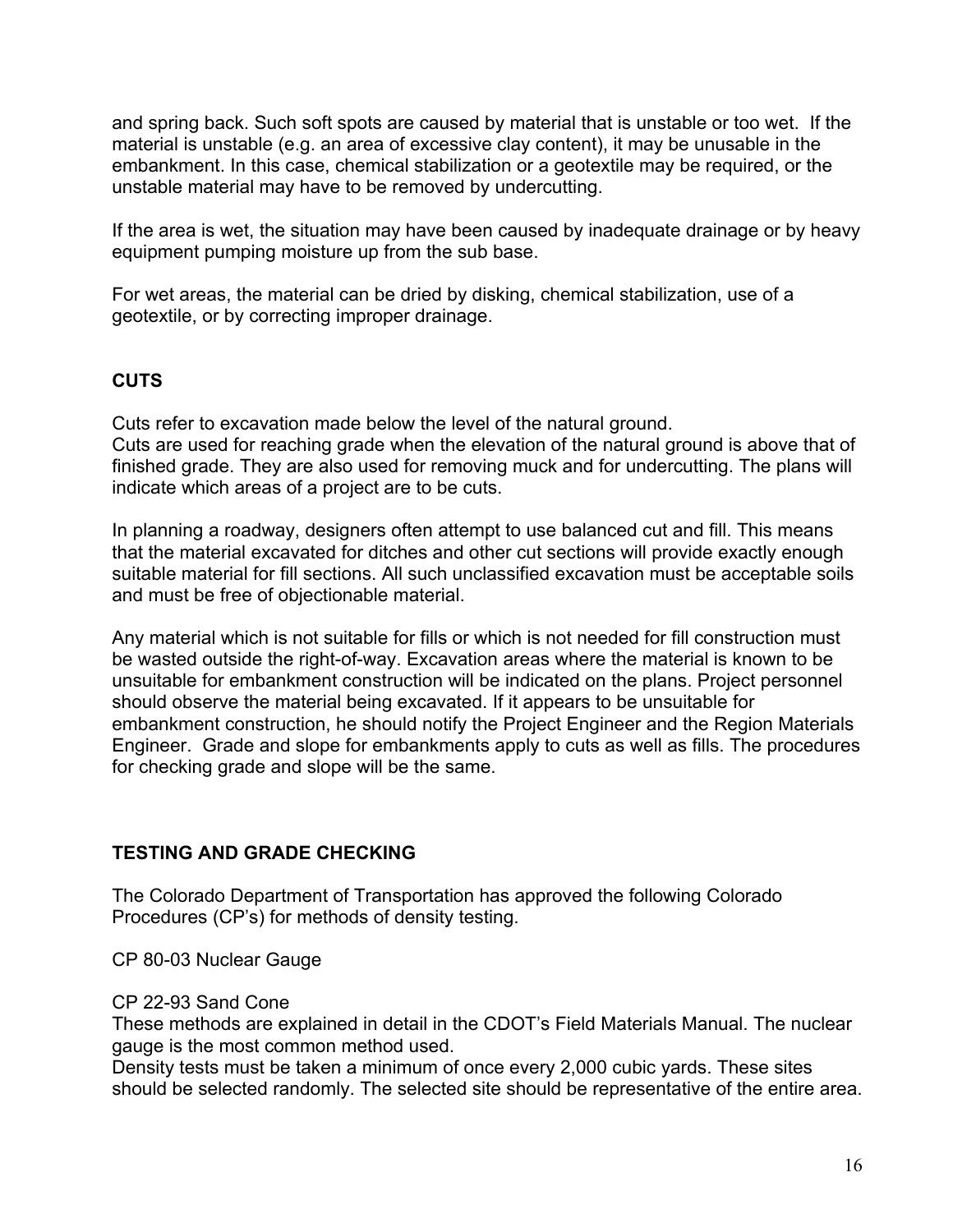# **MOISTURE/DENSITY CONTROL**

All embankment material shall be compacted to the specified relative compaction using ASSHTO T 99 and T 180 or a modification thereof.

The amount of water to be used in compacting A-2-6, A-2-7, A-4, and A-6 through A-7 soils shall not deviate from optimum on the dry side by more than 2 percent. All other soils shall use the required amount of water to obtain the percent relative compaction. The percent relative compaction specified shall be equal to or greater than minimum values as shown in the following table for the various classes of soil and type of compaction.

| Soil Classification<br>(AASHTO M145) | <b>AASHTO T99</b><br><b>Minimum Relative</b><br><b>Compaction (Percent)</b> | AASHTO T180<br><b>Minimum Relative</b><br>Compaction (Percent) |
|--------------------------------------|-----------------------------------------------------------------------------|----------------------------------------------------------------|
| A-1                                  | 100                                                                         | 95                                                             |
| $A-3$                                | 100                                                                         | 95                                                             |
| $A - 2 - 4$                          | 100                                                                         | 95                                                             |
| $A-2-5$                              | 100                                                                         | 95                                                             |
| <b>All Others</b>                    | 95                                                                          | 90                                                             |

Proper compaction is best achieved at near optimum moisture content; hence, if density has not been attained, information about moisture content can be helpful.

Project personnel should also check that the lifts are approximately the correct thickness. Embankment lifts should be uniform in thickness.

### Grade Slopes

Grade, slope, and crown should be checked periodically, as the fill nears completion. Therefore, it is not necessary to check every lift.

The embankment slope shall be no greater than 4:1 in the steepest direction, or as shown on the plans, and shall be continuously benched as it is brought up. Benches, when practical, shall be keyed in a minimum of 8 feet.

In order to check grade, first decide at which station it is to be checked. Then refer to the typical sections and/or the cross sections for that station.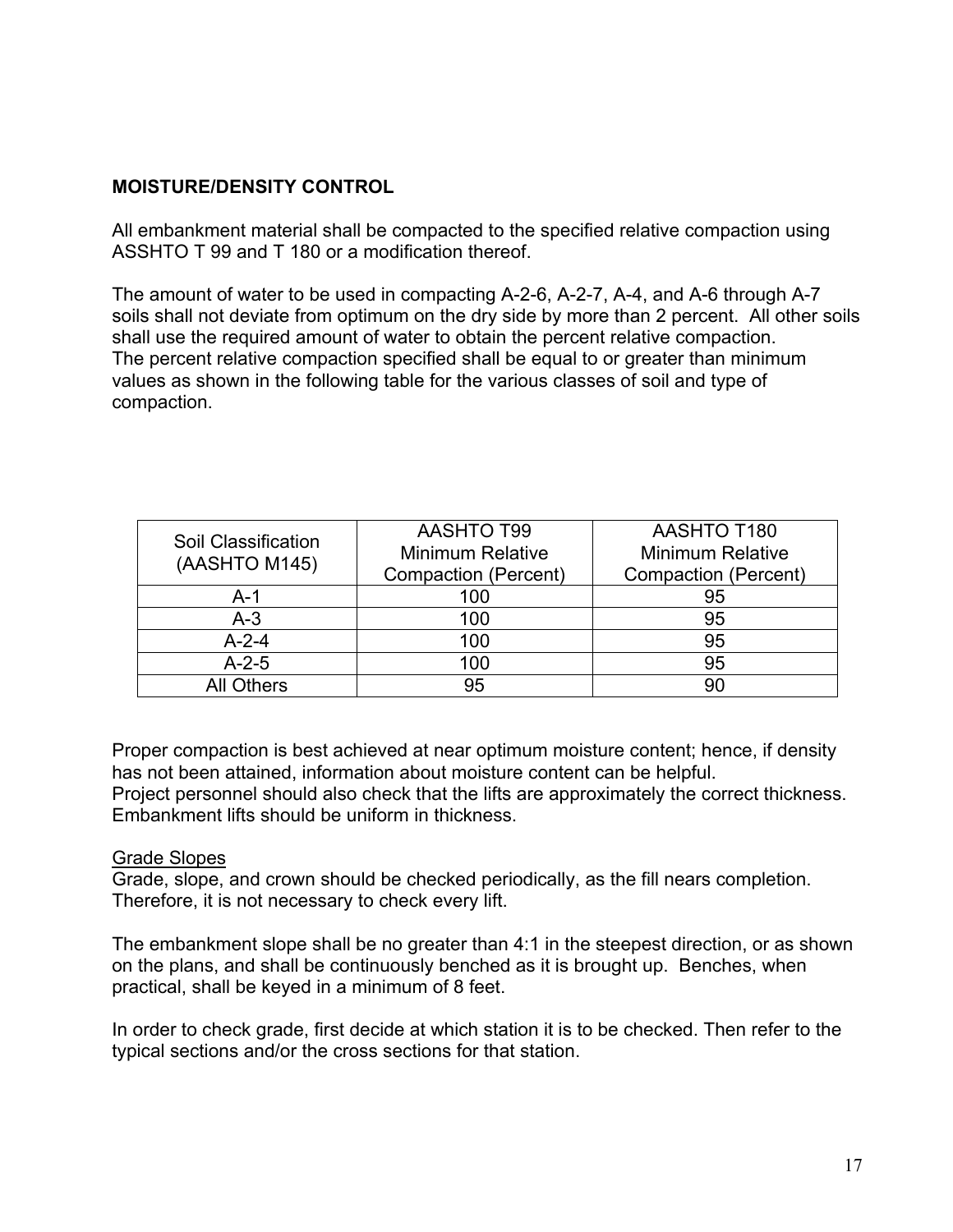If the final lift of the embankment is to be select material, the contractor will roll the preceding lift with a sheepsfoot, and leave the top 2 inches rough. Usually this lift will be ½ to 1 inch lower than plan grade, so that the proper amount of select material can be added. If no select material is to be added, the contractor will bring the embankment to final grade.

When the embankment is at final grade, blue tops must be set to grade, at the edge of the embankment.

The inspector should randomly check elevations, to be certain that they are accurate. The contractor will fine-blade the material with a motor grader or fine grader to assure that grade and slope are uniform. The blade of the equipment will be set to cut material from high places and deposit it in low ones.

The last step in finishing an embankment is to roll it with a roller. It will seal the surface of the top lift and provide protection against weathering and traffic.

After the embankment is finished, final grade and crown must be checked using a string line and the blue tops, as explained earlier.

The side slopes of the embankment must also be ready for inspection. The Inspector must check their final slope ratio.

When all of the embankment has been completed, the entire surface of the roadbed and the slopes shall be shaped to reasonably true grade alignment and Cross Sections shown on the Plans or established by the Engineer.

### **Review Questions**

- 1. All sod, vegetative, organic matter within \_\_\_\_\_ of the base where the sub grade will be placed shall be removed from the surface.
- 2. Embankment slopes shall be no greater than \_\_\_\_\_\_ in the steepest direction or as shown on the plans.
- 3. The last step in finishing an embankment is to roll it with a roller to seal the surface. True or False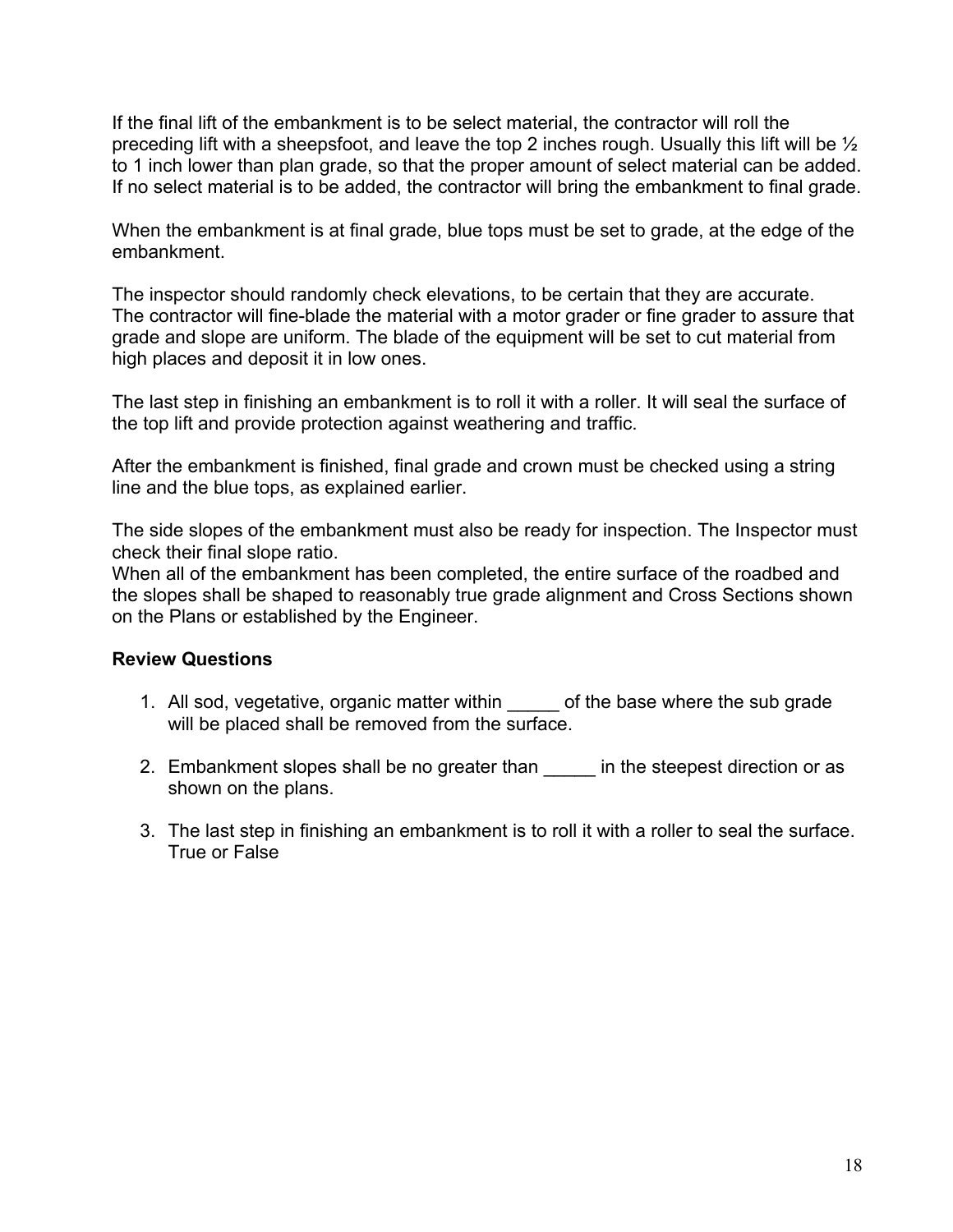# **Chapter 4**



# **SPECIAL CONSTRUCTION - MUCK EXCAVATION**

In other cases, only a typical muck excavation section will be shown.

### MUCK REMOVAL DETAIL



Material should be removed to the depth indicated on the plans or deeper, if necessary. Regardless of the amount of detail regarding muck excavation incorporated in the plans, the Inspector must carefully observe the material being excavated, to be certain that all muck is removed.

Occasionally, muck will be encountered unexpectedly on a project. If it is a small area, the Engineer advises the contractor to remove it and the work is paid for as unclassified excavation. If it is a large area, the Geotechnical Program should be notified, so that borings can be made to determine the limits of the muck.

After the extent of the muck has been ascertained, a change order may be necessary in order to complete the work.

# **Expansive Soils**

Expansive or Swelling soils are those which exhibit high volume change with an increase in moisture content. These soils usually occur in bedrock formations, are dense and fairly dry, and normally have a high liquid limit and plastic limit. Problems from expansive soils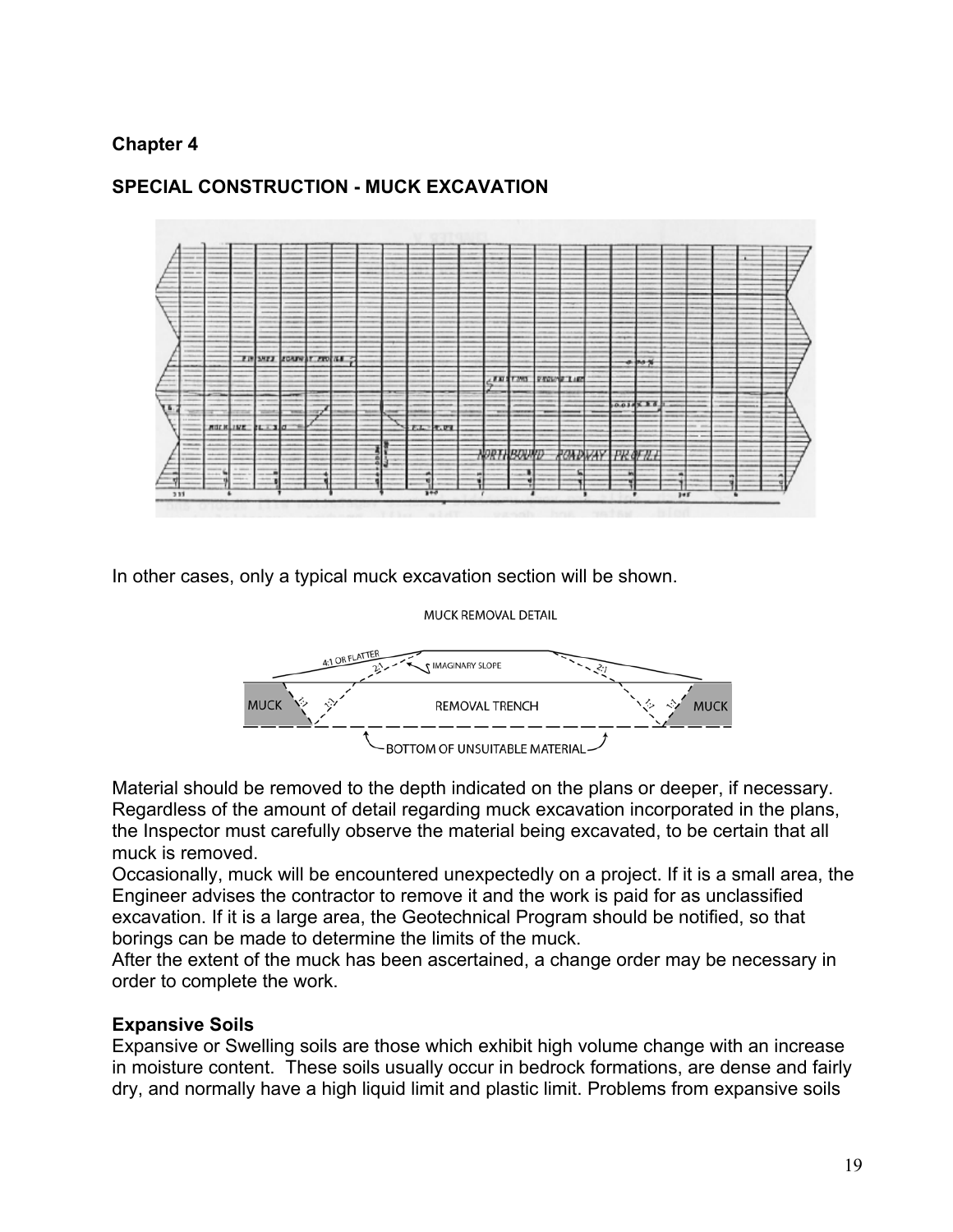usually occur in cut areas, in the transition from cut to fill areas, and in fill areas when cut material is utilized.

It is important for the inspector to have read the preliminary soils investigation report to see if expansive soils were identified. When expansive soils are present, it is important that the inspector make sure that the contractor follows the recommended form of mitigation. Chapter 200 and the Soils Survey chapter in the Field Materials Manual have additional information. Contact the Soils Program if you have any questions.

### **Collapsible Soils**

Collapsible soils occur as naturally relatively dry alluvial fans, colluvium, and wind-blown deposits. These soils are typically silt and sand size with a small amount of clay. Collapsible soils show relatively high apparent strength (cohesion) in their dry state, but have a low density, porous structure and are susceptible to large settlements upon wetting.

### **Review Questions**

1. To what depth should muck be removed? \_\_\_\_\_\_\_\_\_\_\_\_\_\_\_\_\_\_\_\_\_\_\_\_\_\_\_\_\_\_\_\_\_\_\_

2. Where would you expect to see expansive soils?

# **CHAPTER 5**

# **CHEMICAL AND MECHANICAL SOIL TREATMENTS**

Chemical soil treatments are sometimes applied to sub grade or embankment soils to improve them by lowering their Plasticity Index, improving their permeability, or to dry the soil more rapidly, so that construction operations can proceed. These treatments include the addition of lime, lime/fly ash, fly ash, Portland cement, and other approved chemical agents. These treatments can be used individually or in combinations.

Additional information on chemical soils treatment can be found in the Colorado Department of Transportation's Design Manual in Chapter 2 under section 2.7, "Stabilizing Agents" and in the Colorado Department of Transportations Standard Specification for Road and Bridge Construction in Section 307, "Lime Treated Sub Grade."

Mechanical stabilization is the use of geotextiles to re-inforce sub grade and embankment soils. Geotextile applications have five different functions; separators, re-inforcement, filtration, drainage, and cushioning. There are also two different types of geotextiles, woven and non-woven. Woven geotextiles are used when high tensile strengths and low elongation are required and non-woven where high permeability and high elongation is required. There are a number of different types of geotextiles for specific applications. Contact the Soils Unit for the specific types and installation practice, dependent upon site conditions.